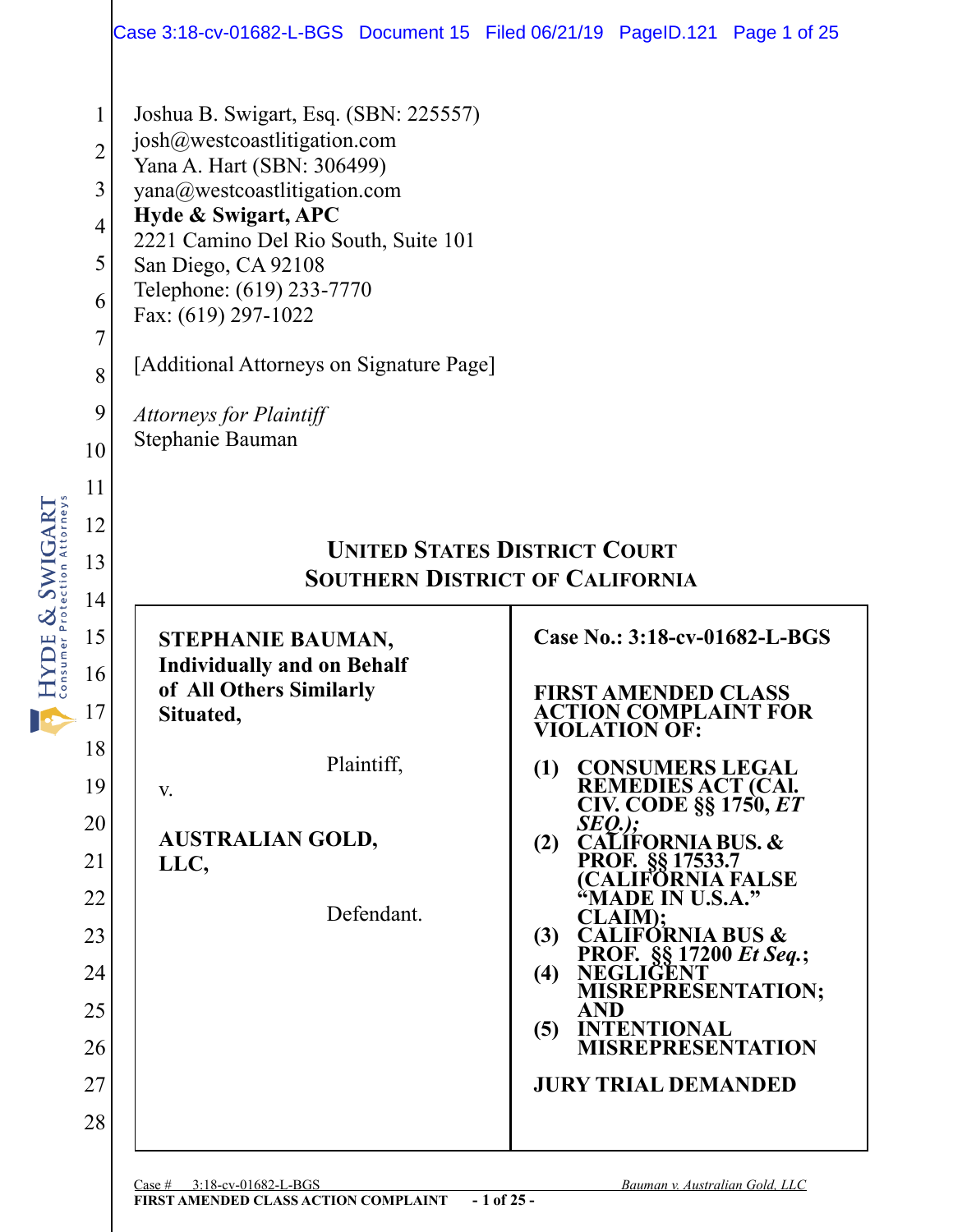## <span id="page-1-1"></span>**Introduction**

1. Plaintiff Stephanie Bauman ("Plaintiff") brings this Class Action Complaint for damages, injunctive relief, and any other available legal or equitable remedies, resulting from the illegal actions of Australian Gold, LLC ("Defendant") in unlawfully labeling Defendant's consumable consumer packaged goods, such as Australian Gold Sunscreen Spray Gel with Instant Bronzer - SPF8, with the false designation and representation that this product is or was "Made in the U.S.A." The unlawfully labeled products are sold via Defendant's website and in variousstores throughout the United States.<sup>[1](#page-1-0)</sup> Plaintiff alleges as follows upon personal knowledge as to herself and her own acts and experiences, and, as to all other matters, upon information and belief, including investigation conducted by her attorneys.

2. As stated by the California Supreme Court in *Kwikset v. Superior Court* (January 27, 2011) 51 Cal. 4th 310, 328-29:

> **Simply stated: labels matter**. The marketing industry is based on the premise that labels matter, that consumers will choose one product over another similar product based on its label and various tangible and intangible qualities that may come to associate with a particular source…In particular, **to some consumers**, the "Made in U.S.A." label matters. A range of motivations may fuel this preference, from the desire to support domestic jobs to beliefs about quality, to concerns about overseas environmental or labor conditions, to simple patriotism. The Legislature has recognized the materiality of this representation by specifically outlawing deceptive and fraudulent "Made in America" representations. (Cal. Bus. & Prof. Code section 17533.7; see also Cal. Civ. Code § 1770, subd. (a)(4) (prohibiting deceptive representations of geographic origin)). The object of section 17533.7 "is

1

2

3

4

5

6

7

8

9

10

11

12

13

14

HYDE & SWIGART

15

16

17

18

19

20

21

<span id="page-1-0"></span><sup>27</sup>  28 <sup>1</sup>Plaintiff seeks class wide relief on behalf of all purchasers of Defendant's Australian Gold Sunscreen Spray Gel with Instant Bronzer, which was purchased by Plaintiff and labeled as "Made in the USA," or some derivative thereof, but instead is foreign made or includes foreign made components in violation of California law(s).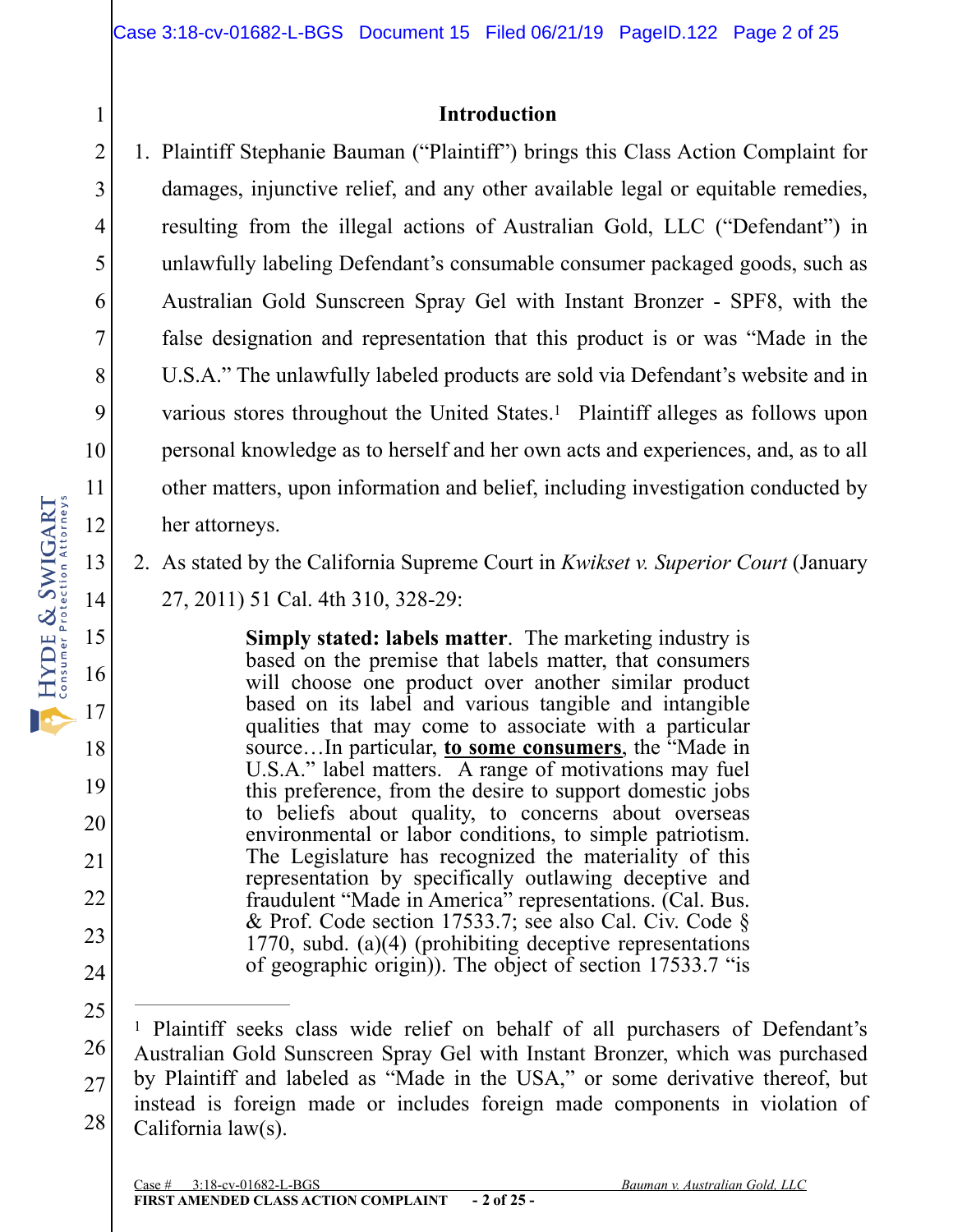<span id="page-2-1"></span>to protect consumers from being misled when they purchase products in the belief that they are advancing the interest of the United States and its industries and workers…"

3. The "Made in U.S.A." claim (or some derivative thereof) is prominently printed on Defendant's products<sup>2</sup>[,](#page-2-0) including the product purchased by Plaintiff. Contrary to Defendant's representation and in violation of California law, Defendant's Class Products, including the Product purchased by Plaintiff, include foreign ingredients constituting more than ten percent (10%) of the final wholesale value of the manufactured product.

- 4. This nationwide sale and advertising of deceptively labeled products constitutes violations of: (1) California's Consumer Legal Remedies Act ("CLRA"), Cal. Civ. Code §§ 1750 et seq.; (2) California's False Advertising Law ("FAL"), Bus. & Prof. Code § 17533.7; (3) California's Unfair Competition Law ("UCL"), Bus. & Prof. Code §§ 17200 et seq.; (4) negligent misrepresentation; and (5) intentional misrepresentation. This conduct caused Plaintiff and other similarly situated damages, and requires restitution and injunctive relief to remedy and prevent further harm.
- 5. Unless otherwise indicated, the use of any Defendant's name in this Complaint includes all agents, employees, officers, members, directors, heirs, successors, assigns, principals, trustees, sureties, subrogees, representatives and insurers of the named Defendant.

1

2

3

4

5

6

7

8

9

10

18

19

20

21

<span id="page-2-0"></span><sup>23</sup>  24 25 26 27 28 Defendant's Class Products include, but are not limited to, all sizes and SPF [2](#page-2-1) variations 8, 15, and 30 of the Australian Gold Sunscreen Spray Gel with Instant Bronzer. The Spray Gel with Instant Bronzer products with higher SPFs include at a minimum the same active and inactive ingredients as the SPF 8 purchased by Plaintiff. *See* [https://www.australiangold.com/shop/spf/spf-30/spf-30-spray-gel](https://www.australiangold.com/shop/spf/spf-30/spf-30-spray-gel-with-instant-bronzer)[with-instant-bronzer;](https://www.australiangold.com/shop/spf/spf-30/spf-30-spray-gel-with-instant-bronzer) [https://www.australiangold.com/shop/spf/spf-15-and-below/](https://www.australiangold.com/shop/spf/spf-15-and-below/spf-15-spray-gel-with-instant-bronzer) [spf-15-spray-gel-with-instant-bronzer; https://www.australiangold.com/shop/spf/](https://www.australiangold.com/shop/spf/spf-15-and-below/spf-15-spray-gel-with-instant-bronzer) spf-15-and-below/spf-8-spray-gel-with-instant-bronzer.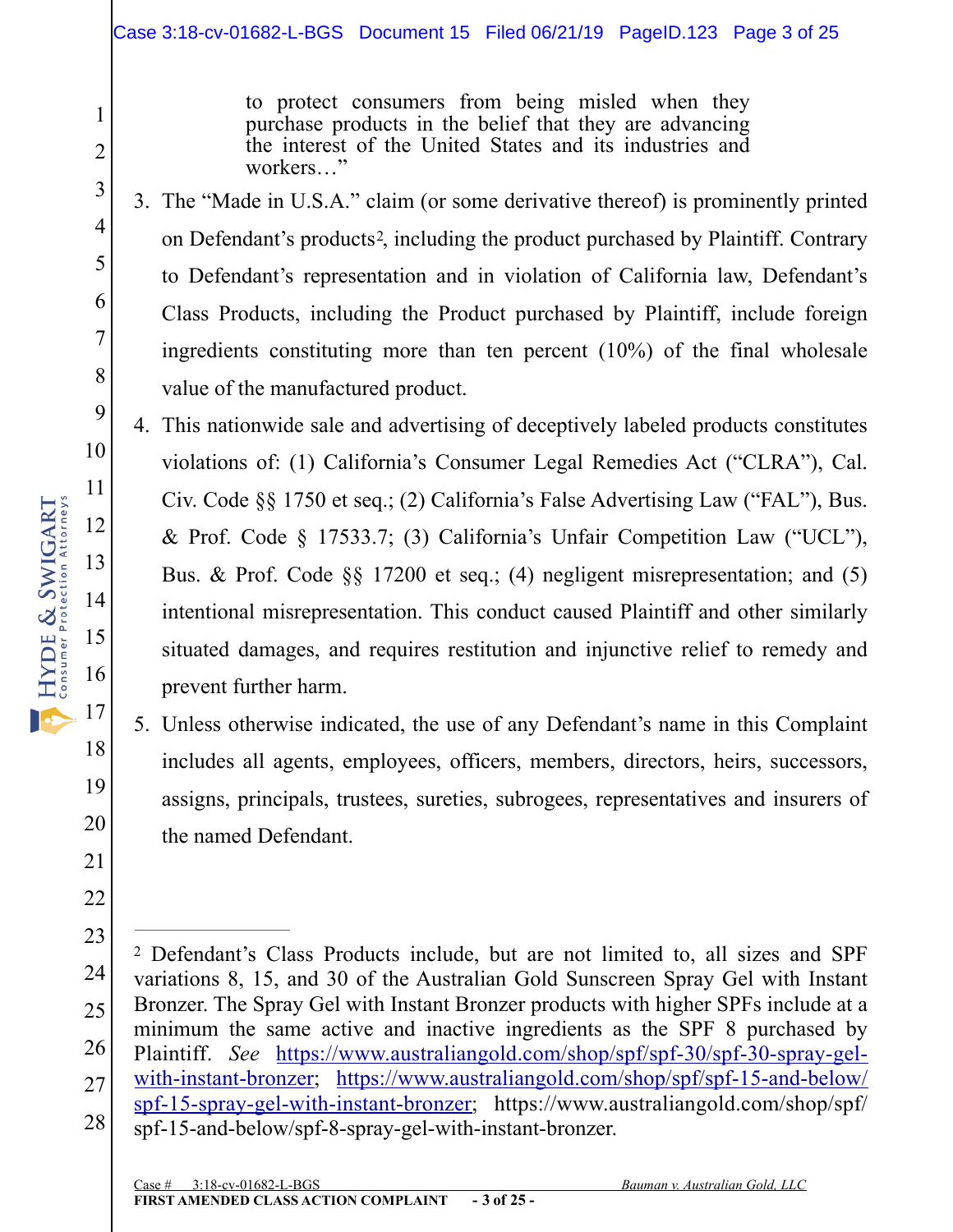## **Jurisdiction and Venue**

- 2 6. This Court has jurisdiction over this matter because the Plaintiff and Defendant have separate domiciles and the amount in controversy exceeds \$75,000: plaintiff lives in Vista, California, Defendant is an Indiana Company, and Plaintiff anticipates \$5,000,000 in class recovery.
- 6 7 8 9 7. The Court has jurisdiction over Plaintiff's claims for damages, restitution, injunctive relief, and declaratory relief arising from Defendant's unlawful business practices under California's CLRA, FAL, and UCL; as well as negligent misrepresentation and intentional misrepresentation.
- 10 11 12 13 14 15 8. This Court has personal jurisdiction over Defendant because Defendant conducts substantial business in this State and County, has sufficient minimum contacts with this State and County, and otherwise purposefully avails itself of the markets in this State and County through the promotion, sale, and marketing of its products in this State, to render the exercise of jurisdiction by this Court permissible under traditional notions of fair play and substantial justice.
	- 9. Venue is proper in this Court because Plaintiff sells products in this county, and this is the county where Plaintiff's injuries arose.

## **Parties**

19 20 10.Plaintiff is an individual who at all times relevant herein is a resident of in the City of Vista, County of San Diego, State of California.

21 22 23 24 25 11.Defendant is a limited liability company based in Indiana. Defendant conducts business through Internet sales and mail orders, and at general merchandise stores and outlets within the United States. One of the products sold by Defendant is the Australian Gold Spray Gel with Instant Bronzer ("the Product") purchased by Plaintiff at Target.

## **Nature of The Case**

27 28 12.At all times relevant, Defendant made, and continues to make, affirmative misrepresentations regarding its Class Products, including the Product purchased

16

17

18

26

1

3

4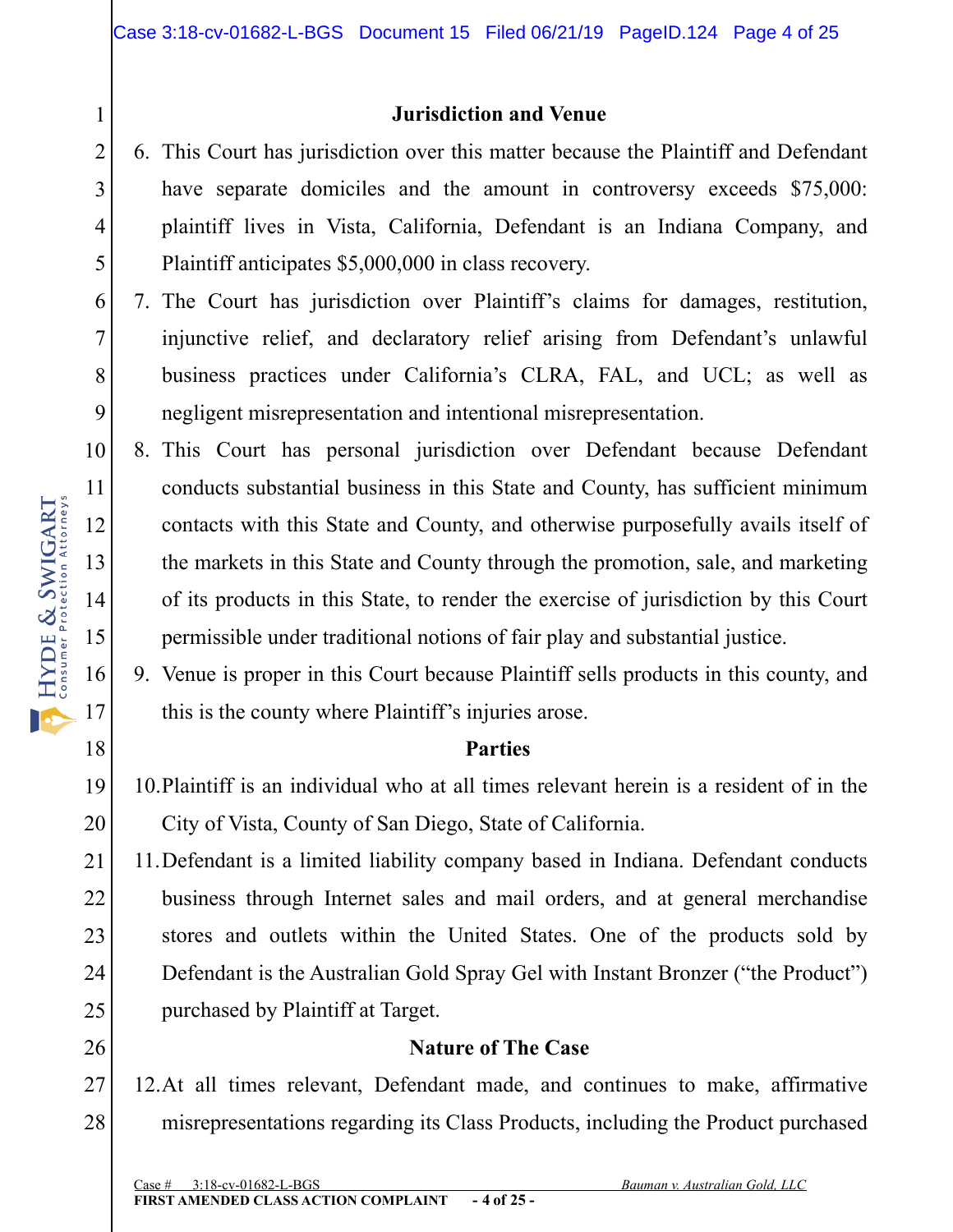by Plaintiff, it manufactures, markets and sells. Specifically, Defendant packaged, advertised, marketed, promoted, and sold its Class Products as a "Made in U.S.A.," or some derivative thereof.

13.However, although Defendant represents that its Class Products are "Made in U.S.A." (or some derivate thereof), Defendant's Class Products are composed of articles, units, or parts obtained outside the United States which constitute more than ten percent (10%) of the final wholesale value of the manufactured product.

14.In fact, Defendant's Class products comprised of foreign ingredients which include: Octocrylene, Aloe Barbadensis Leaf Juice, Butylphthalimide, Helianthus Annuus (Sunflower) Seed Oil, Hydroxypropyl Methylcellulose, Melaleuca Alternifolia (Tee Tree) Oil, Olea Europe Fruit Oil (Olive), Propylene Glycol, Sorbitan Oleate, Terminalia Ferdinandiana Fruit Extract (Kakadu Pum), and others. Accordingly, Defendant is not entitled to lawfully make representations that the Class products, including Plaintiff's product, were "Made in U.S.A." *See* [https://www.australiangold.com/shop/spf/spf-30/spf-30](https://www.australiangold.com/shop/spf/spf-30/spf-30-spray-gel-with-instant-bronzer) [spray-gel-with-instant-bronzer](https://www.australiangold.com/shop/spf/spf-30/spf-30-spray-gel-with-instant-bronzer)[; https://www.australiangold.com/shop/spf/spf-15](https://www.australiangold.com/shop/spf/spf-15-and-below/spf-15-spray-gel-with-instant-bronzer) [and-below/spf-15-spray-gel-with-instant-bronzer](https://www.australiangold.com/shop/spf/spf-15-and-below/spf-15-spray-gel-with-instant-bronzer); https:// www.australiangold.com/shop/spf/spf-15-and-below/spf-8-spray-gel-withinstant-bronzer.

20 21 22 23 15.Each consumer, including Plaintiff, was exposed to virtually the same material misrepresentations, as the similar labels were prominently placed on all of the Defendant's Class Products that were sold, and are currently being sold, throughout the United States and within the State of California.

24 25 26 16.As a consequence of Defendant's unfair and deceptive practices, Plaintiff and other similarly situated consumers have purchased Defendant's Class Products under the false impression that the products were actually made in the U.S.A.

27 28 17.As a result of Defendant's misrepresentations, Plaintiff and other consumers similarly situated overpaid for the Defendant's Class Products, and/or purchased

1

2

3

4

5

6

7

8

9

10

18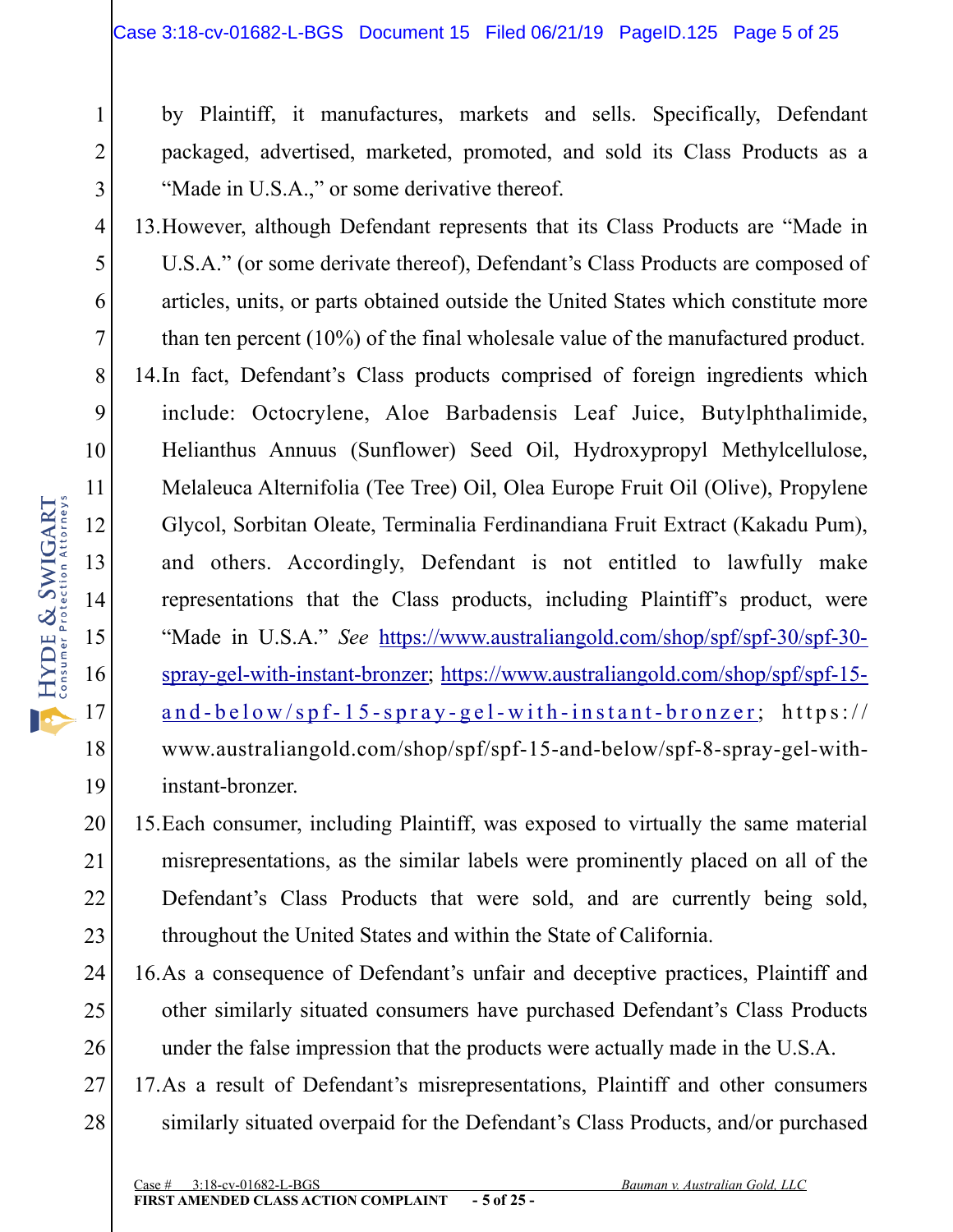the Class Products under the false belief that the product they purchased was made in the U.S.A. Had Plaintiff and other consumers similarly situated been made aware that Defendant's Class Products were not actually made in the U.S.A, they would not have purchased the products.

5 8 9 18.As a result of Defendant's false and misleading statements and failure to disclose, as well as Defendant's other conduct described herein, Plaintiff and other similarly situated consumers purchased thousands, if not millions, of Defendant's Class Products and have suffered, and continue to suffer, injury in fact, including the loss of money and/or property.

10 11 19.Defendant's conduct as alleged herein violates several California laws, as more fully set forth herein.

20.This action seeks, among other things, equitable and injunctive relief; restitution of all amounts illegally retained by Defendant; and disgorgement of all ill-gotten profits from Defendant's wrongdoing alleged herein.

## **Factual Allegations**

21.Plaintiff re-alleges and incorporates by reference all of the above paragraphs of this Complaint as though fully stated herein.

18 19 20 22.Defendant manufactures, markets and/or sells various products that have been and are currently still represented as "Made in U.S.A." Defendant's makes these representations on the Class Products themselves.

21 22 23 23.Contrary to the representation, Defendant's Class Products are composed of articles, units, or parts obtained outside the United States, which constitute more than ten percent (10%) of the final wholesale value of the manufactured product.

- 24 25 24.Based upon information and belief, the offending Product purchased by Plaintiff contains foreign ingredients not made in the U.S.A.
- 26 27 28 25.Based upon information and belief, the offending Product purchased by Plaintiff, and presumably all of Defendant's Class Products contain articles, units, or parts that are obtained from outside the United States and said articles,

1

2

3

4

6

7

12

13

14

15

16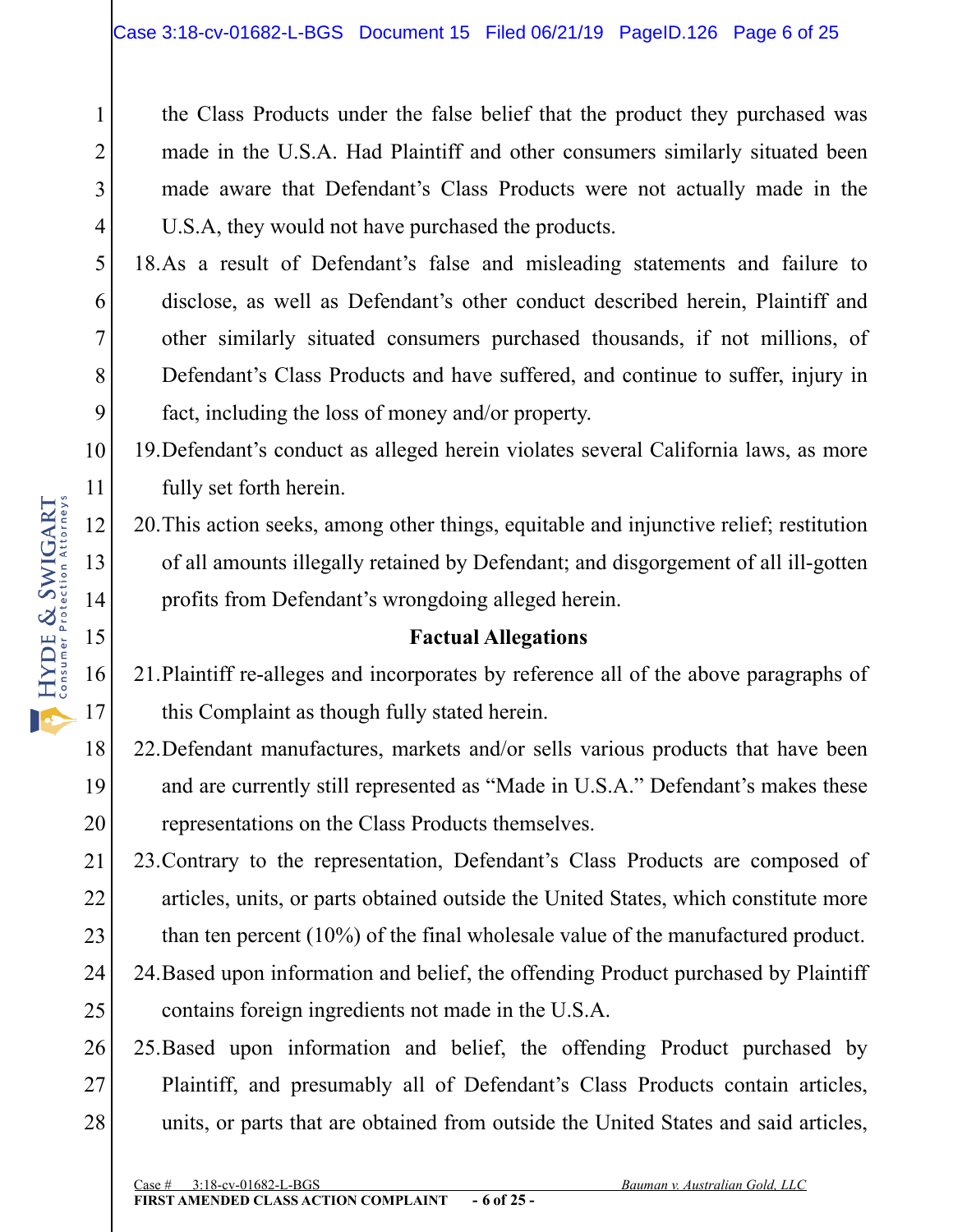units, or parts constitute more than ten percent  $(10\%)$  of the final wholesale value of the manufactured product, contrary to Defendant's "Made in U.S.A" (or similar words) representations.

26.Defendant markets, and continues to market, and represent to the general public via its packing and its Class Products' labels that the Class Products are "Made in U.S.A." As such, Defendant fraudulently concealed the material facts at issue in this matter by misrepresenting to the general public the true country of origin of the offending products. Defendant possesses superior knowledge of the true facts that were not disclosed, thereby tolling the running of any applicable statute of limitations.

- 27.Consumers are particularly vulnerable to these deceptive and fraudulent practices. Most consumers possess limited knowledge of the likelihood that products, including the component products therein, claimed to be made in the United States are in fact manufactured in foreign countries. This is a material factor in many individuals' purchasing decisions, as they believe they are purchasing superior goods while supporting American companies and American jobs.
- 18 19 20 21 28.Consumers generally believe that "Made in U.S.A." products are of higher quality than their foreign-manufactured counterparts. Due to Defendants' scheme to defraud the market, members of the general public were fraudulently induced to purchase Defendant's products at inflated prices.
- 22 23 24 25 26 27 29.On information and belief, Defendant charged excess monies for its Class Products in comparison to Defendant's competitors during the entirety of the relevant four-year statutory time period, based on the false "Made in U.S.A." designation (or some derivative thereof). California laws are designed to protect consumers from such false representations and predatory conduct. Defendant's scheme to defraud consumers for its own self-interest and monetary gain is
- 28

1

2

3

4

5

6

7

8

9

10

11

12

13

14

15

16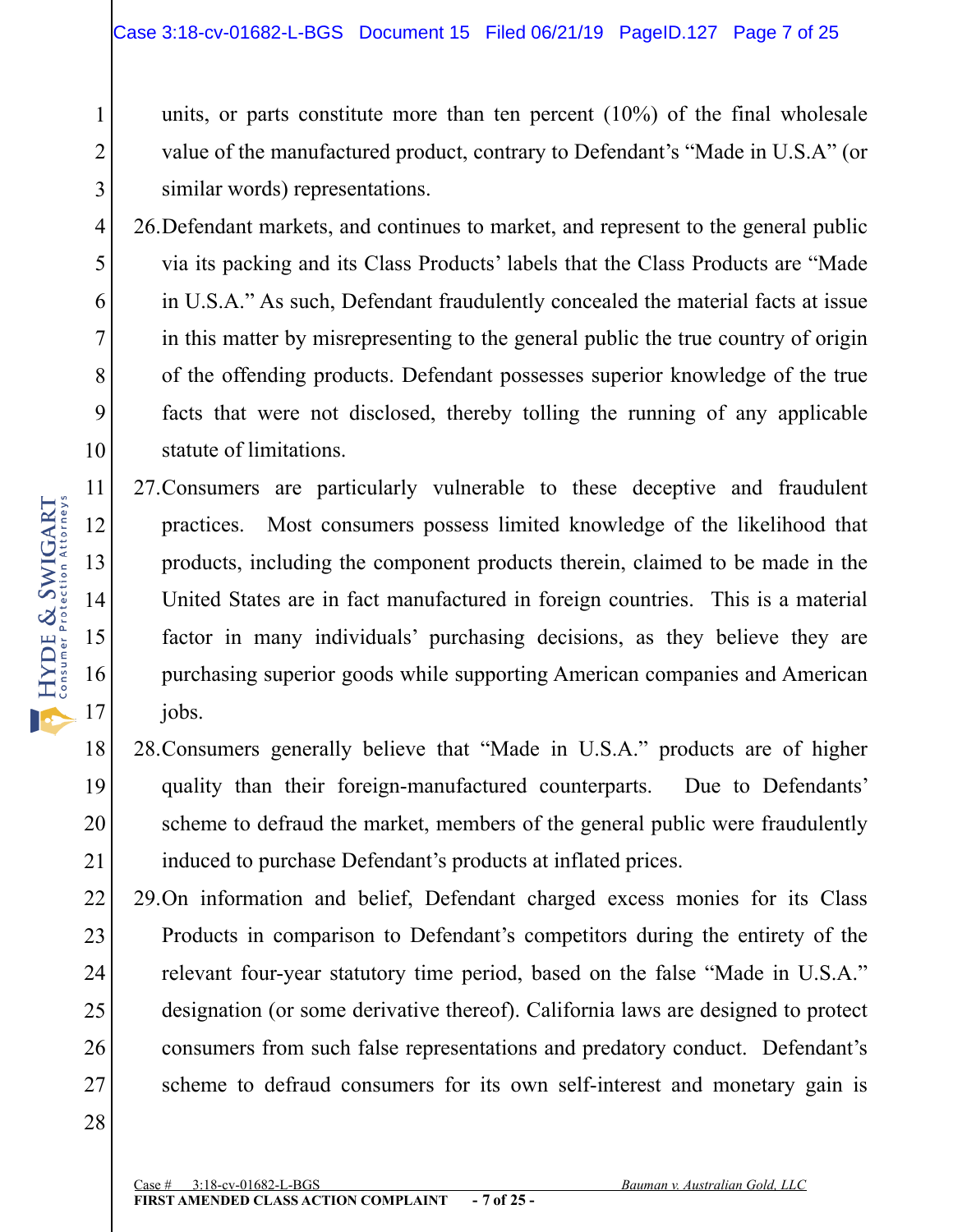ongoing and will victimize consumers daily for the foreseeable future unless altered by judicial intervention.

30.On November 16, 2015 Plaintiff purchased Defendant's product, Australian Gold Spray Gel with Instant Bronzer from Target.



- 16 17 18 19 20 21 22 23 24 25 26 31.At the time of Plaintiff's purchase, the packaging or label of the offending product described the supplement as "Made in U.S.A.," when the product actually was made and/or contained components, constituting more than ten percent (10%) of the final wholesale value of the product, made outside of the United States. These foreign ingredients include: Octocrylene, Aloe Barbadensis Leaf Juice, Butylphthalimide, Helianthus Annuus (Sunflower) Seed Oil, Hydroxypropyl Methylcellulose, Melaleuca Alternifolia (Tee Tree) Oil, Olea Europe Fruit Oil (Olive), Propylene Glycol, Sorbitan Oleate, Terminalia Ferdinandiana Fruit Extract (Kakadu Pum), and others. Accordingly, Defendant is not entitled to lawfully make representations that the product was "Made in U.S.A."
- 27 28 32.In making the decision to purchase Defendant's Product, Plaintiff relied upon the advertising and/or other promotional materials prepared and approved by

1

2

3

4

5

6

7

8

9

10

11

12

13

14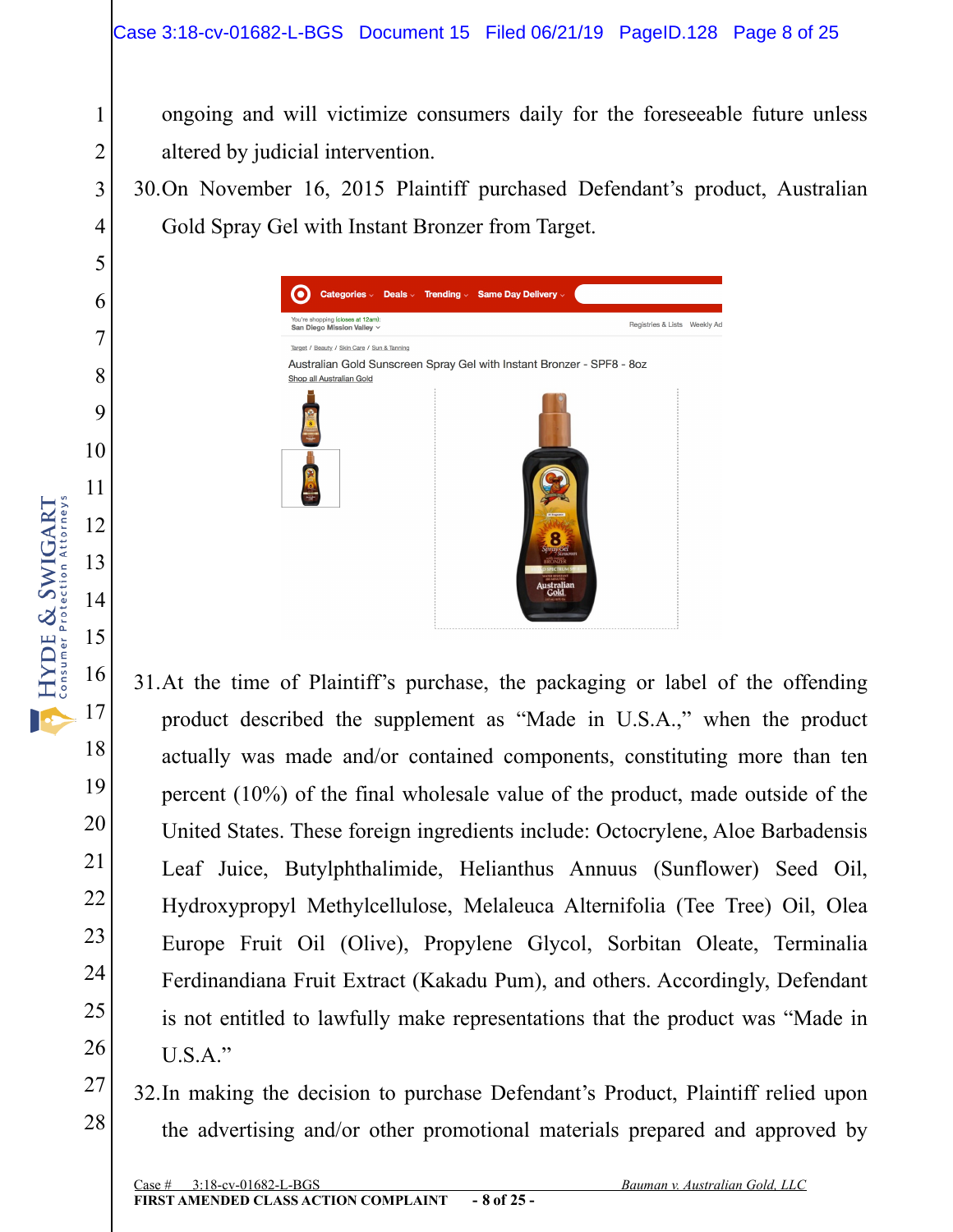Defendant and its agents and disseminated through its Class Products' packaging containing the misrepresentations alleged herein. Had Plaintiff been made aware that the Product was not actually "Made in U.S.A.," she would not have purchased the Product. In other words, Plaintiff would not have purchased Defendant's Product, but for the "Made in U.S.A." representation on Defendant's Product's label.

- 7 8 9 33.Plaintiff suffered an "injury in fact" because Plaintiff's money was taken by Defendant as a result of Defendant's false "Made in U.S.A." designation set forth on Defendant's Product and elsewhere.
- 10 11 12 13 14 15 16 34.In each case when Plaintiff and putative Class members purchased a Class Product, they relied upon Defendant's "Made in U.S.A." representation in their purchasing decision, which is typical of most U.S. consumers. Consequently, they were deceived as a result of Defendant's actions. Plaintiff believed at the time she purchased the Product that she was purchasing a superior quality product, supporting U.S. jobs and the U.S. economy, and also supporting ethical working conditions.
- 17 18 19 20 21 22 23 35.Component parts made in the U.S.A. are subject to strict regulatory requirements, including but not limited to environmental, labor, and safety standards. Foreign made component parts are not subject to the same U.S. standards and as a result can be potentially much more dangerous to consumers. Further, foreign made component parts are also generally of lower quality than their U.S. made counterparts, and routinely less reliable and less durable than their U.S. made counterparts.
- 24 25 26 27 36.Consequently, Defendant's Class Products containing the foreign ingredients, including the Product purchased by Plaintiff, are of inferior quality, potentially more dangerous and less reliable, as Defendant falsely represented that these products are "Made in U.S.A." This results in lower overall customer
- 28

1

2

3

4

5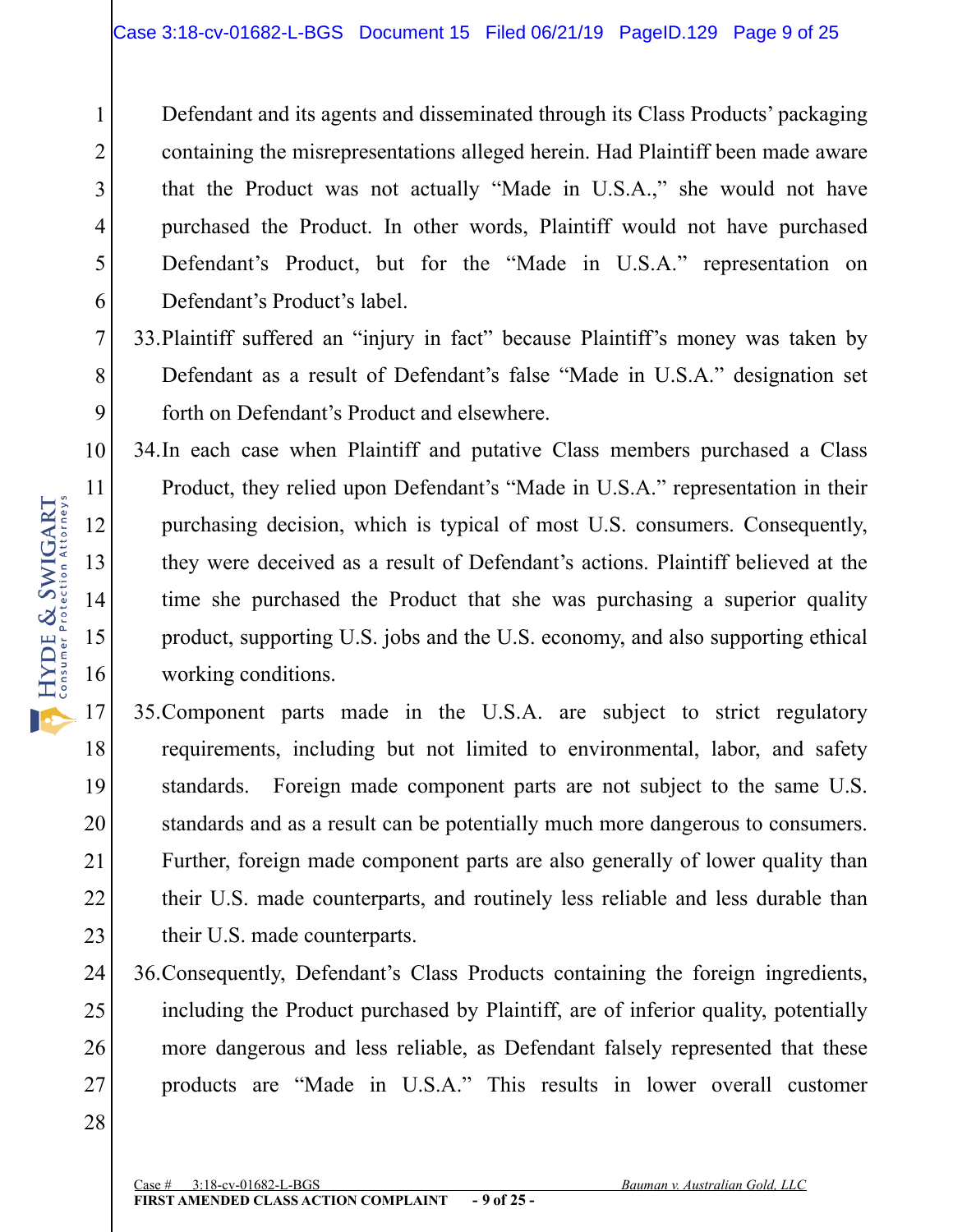satisfaction than if the products were truly "Made in U.S.A." and/or consisting of component parts made in the United States.

6 37.On information and belief, Defendant's products containing the foreign ingredients, including the Product purchased by Plaintiff, are not worth the purchase price paid by Plaintiff and Class members. The precise amount of damages will be proven at trial, in large part, by expert testimony.

38.Plaintiff and Class members were undoubtedly injured as a result of Defendant's false "Made in U.S.A." representations that are at issue in this matter.

## **Class Action Allegations**

39.Plaintiff re-alleges and incorporates by reference all of the above paragraphs of this Complaint as though fully stated herein.

40.Plaintiff brings this action individually and on behalf of all others similarly situated against Defendant, pursuant to Federal Rules of Civil Procedure Rule 23.

41.Plaintiff represents, and is a member of the class, ("the Class") consisting of:

All persons similarly situated within the state of California who purchased one or more of Defendant's Class Products, which were labeled with a "Made in U.S.A." country of origin designation (or similar words), but were foreign-made and/or composed of foreignmade component parts that constituted more than ten percent (10%) of the final wholesale value of the manufactured product, within the four years prior to the filing of the Complaint.

- 42.Excluded from the Class are Defendant and any of its officers, directors, and employees. Plaintiff reserves the right to modify or amend the Class definition before the Court determines whether certification is appropriate.
- 43.The "Class Period" means four years prior to the filing of the Complaint in this action.
- 44.**Ascertainability**. Plaintiff does not know the number of members in the Class, but Plaintiff currently believes that there are hundreds of thousands, if not more,

1

2

3

4

5

7

8

9

10

18

19

20

21

22

23

24

25

26

27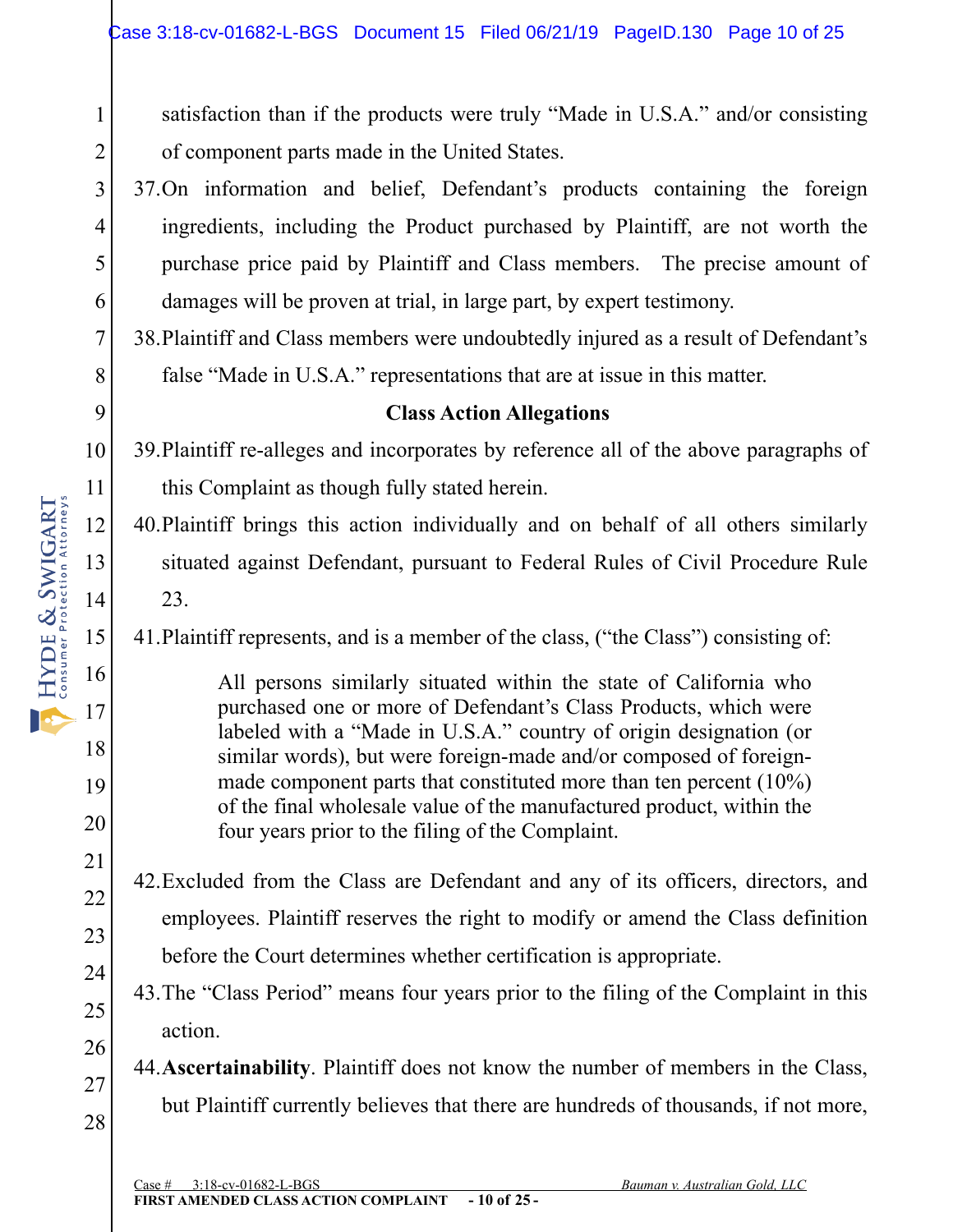members of the Class within the State of California. Because of the nature of Defendant's products, Defendant and Defendant's distributors must keep detailed and accurate records of distribution in order to accurately and effectively execute a recall if so ordered by the Food and Drug Administration or any other organization. Therefore, the members of the Class are ascertainable through Defendant's records and/or Defendant's agents' records regarding retail and online sales, as well as through public notice. This matter should therefore be certified as a Class action to assist in the expeditious litigation of this matter.

45.**Numerosity**. The numerosity requirement of Federal Rules of Civil Procedure Rule 23(a)(1) is satisfied for the aforementioned Class because the members of the Class are so numerous and geographically disbursed that joinder of all Class members is impractical, and the disposition of their claims in the Class action will provide substantial benefits both to the parties and to the court.

46.**Existence and Predominance of Common Questions of Law and Fact**. There is a well-defined community of interest in the questions of law and fact involved affecting the parties to be represented. Common questions of fact and law exist in this matter that predominate over questions that may affect individual Class members, satisfying the requirement of Cal. Civ. Proc. Code § 382, including, but not limited to, the following:

- Whether Defendant committed the wrongful conduct alleged herein;
- Whether Defendant's acts, transactions, or course of conduct constitute the violations of law alleged herein;
- Whether Defendant, through its conduct, received money that, in equity and good conscience, belongs to Plaintiff and Class Members;
- Whether the members of the Class sustained and/or continue to sustain damages attributable to Defendant's conduct, and, if so, the proper measure and appropriate formula to be applied in determining such damages; and

1

2

3

4

5

6

7

8

9

10

11

12

13

14

HYDE & SWIGART

15

16

17

18

19

20

21

22

23

24

25

26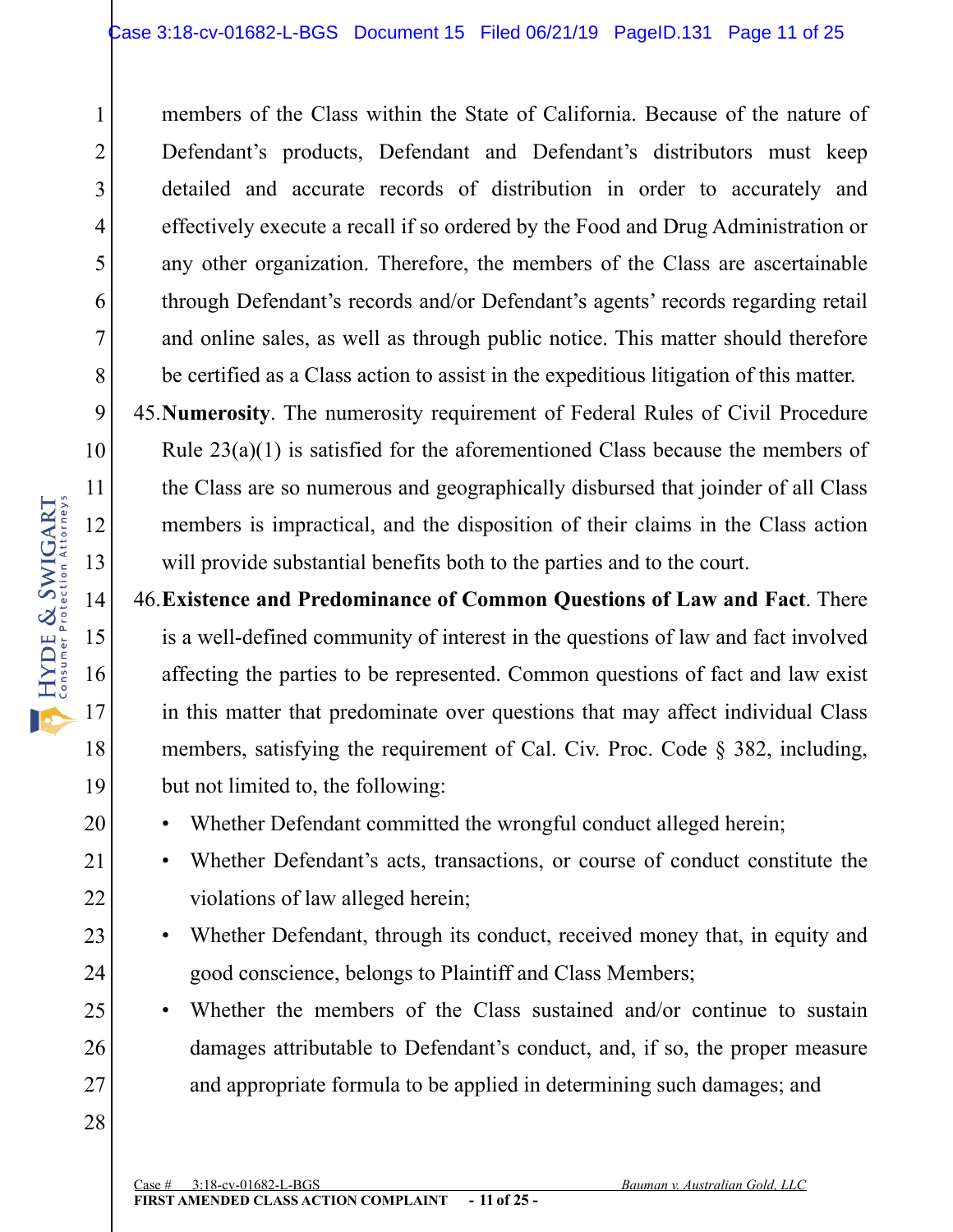2

3

4

5

6

7

8

9

10

11

12

13

14

15

16

17

1

• Whether the members of the Class are entitled to injunctive and/or any other equitable relief.

47.**Typicality**. As a person who purchased one or more of Defendant's products, that were advertised with a "Made in U.S.A." country of origin designation (or some derivative thereof), but contain foreign-made ingredients and/or composed of foreign-made component parts, Plaintiff is asserting claims that are typical of the Class. Plaintiff's claims involve the same violations of law by Defendant as other Class members' claims. Plaintiff and members of the Class also sustained damages arising out of Defendant's common course of conduct complained herein. Accordingly, Plaintiff satisfies the "typicality" requirement with respect to the Class.

48.**Adequacy of Representation**. Plaintiff will fairly and adequately represent and protect the interests of other members of the Class in that Plaintiff has no interests antagonistic to any member of the Class. Further, Plaintiff has retained counsel experienced in handling class action claims and claims involving violations of the consumer laws, and specifically violations of the California Business and Professions Code.

18 19 20 21 22 23 24 25 26 27 28 49.**Superiority**. A class action is superior to all other available means for the fair and efficient adjudication of this controversy. Individualized litigation would create the danger of inconsistent and/or contradictory judgments arising from the same set of facts. Individualized litigation would also increase the delay and expense to all parties and court system and the issues raised by this action. The damages or other financial detriment suffered by individual Class members may be relatively small compared to the burden and expense that would be entailed by individual litigation of the claims against the Defendant. The injury suffered by each individual member of the proposed class is relatively small in comparison to the burden and expense of individual prosecution of the complex and extensive litigation necessitated by Defendant's conduct. It would be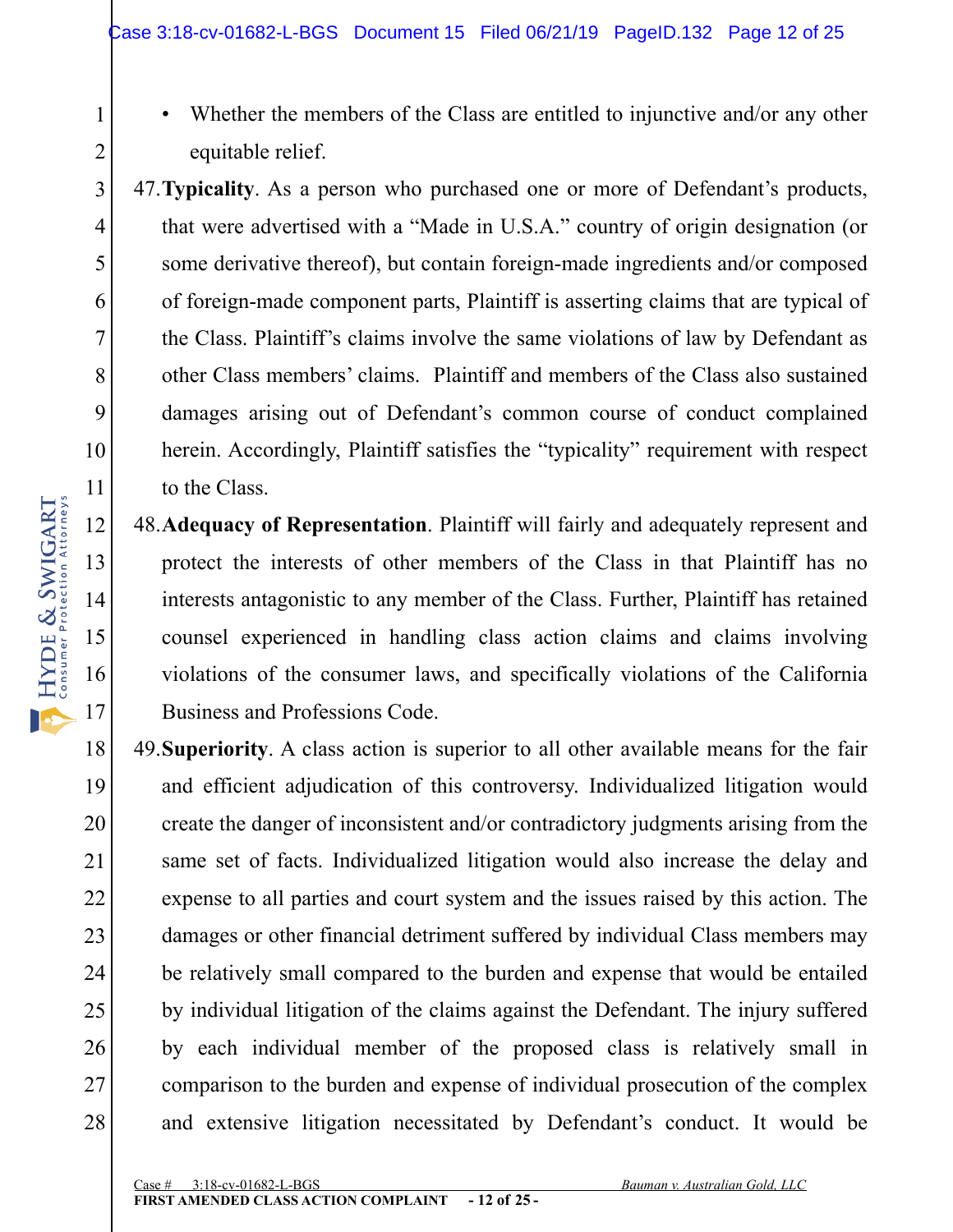virtually impossible for members of the proposed Class to individually redress effectively the wrongs to them. Even if the members of the proposed Class could afford such litigation, the court system could not. Individualized litigation increases the delay and expense to all parties, and to the court system, presented by the complex legal and factual issues of the case. By contrast, the class action device presents far fewer management difficulties, and provides the benefits of single adjudication, economy of scale, and comprehensive supervision by a single court.

9 10 50.Unless the Class is certified, Defendant will retain monies received as a result of Defendant's unlawful and deceptive conduct alleged herein. Unless a class-wide injunction is issued, Defendant will continue to, or allow its resellers to, advertise, market, promote, and package Defendant's Class Products in an unlawful and misleading manner, and Class Members will continue to be misled, harmed, and denied their rights under California law.

51.Further, Defendant has acted or refused to act on grounds that are generally applicable to the class so that declaratory and injunctive relief is appropriate to the Class as a whole.

## **First Cause of Action**

# **Violation of California Consumers Legal Remedies Act Cal. Civ. Code Section 1750,** *et seq.*

52.Plaintiff re-alleges and incorporates by reference all of the above paragraphs of this Complaint as though fully stated herein.

23 24 25 26 53.California Civil Code Section 1750 *et seq.*, entitled the Consumers Legal Remedies Act (hereinafter "CLRA"), provides a list of "unfair or deceptive" practices in a "transaction" relating to the sale of "goods" or "services" to a "consumer." The Legislature's intent in promulgating the CLRA is expressed in Civil Code Section 1760, which provides, *inter alia*, that its terms are to be:

1

2

3

4

5

6

7

8

11

18

19

20

21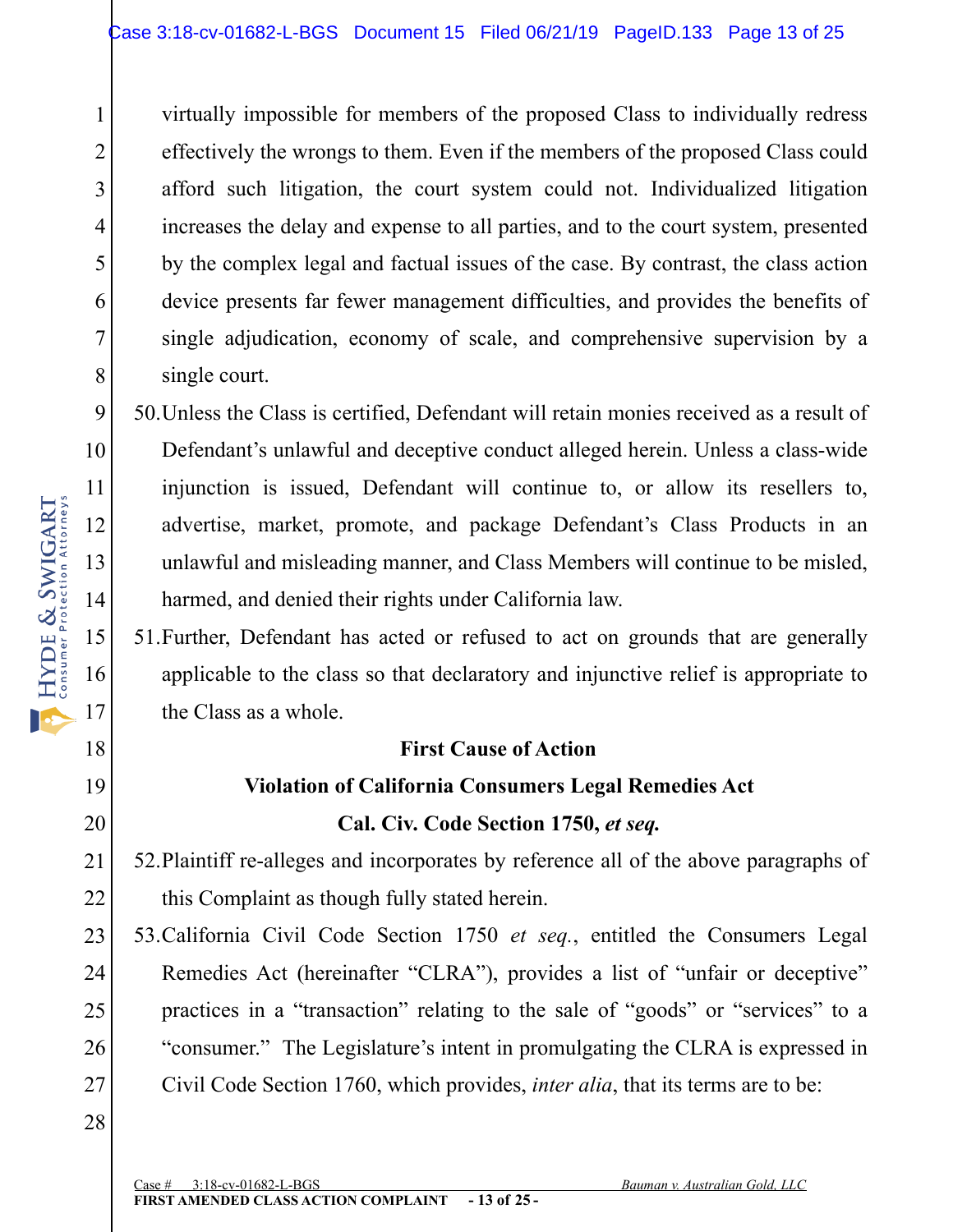|                           |                     | Case 3:18-cv-01682-L-BGS Document 15 Filed 06/21/19 PageID.134 Page 14 of 25                                                                                                                                                              |
|---------------------------|---------------------|-------------------------------------------------------------------------------------------------------------------------------------------------------------------------------------------------------------------------------------------|
|                           | 1<br>$\overline{c}$ | Construed liberally and applied to promote its underlying<br>purposes, which are to protect consumers against unfair<br>and deceptive business practices and to provide efficient<br>and economical procedures to secure such protection. |
|                           | 3                   | 54. Defendant's products constitute "goods" as defined pursuant to Civil Code                                                                                                                                                             |
|                           | $\overline{4}$      | Section $1761(a)$ .                                                                                                                                                                                                                       |
|                           | 5                   | 55. Plaintiff, and the Class members, are each a "consumer" as defined pursuant to                                                                                                                                                        |
|                           | 6                   | Civil Code Section $1761(d)$ .                                                                                                                                                                                                            |
|                           | 7                   | 56. Each of Plaintiff's and the Class members' purchases of Defendant's products                                                                                                                                                          |
|                           | 8                   | constituted a "Transaction" as defined pursuant to Civil Code Section 1761(e).                                                                                                                                                            |
|                           | 9<br>10             | 57. Civil Code Section $1770(a)(2)$ , (4), (5), (7) and (9) provides that:                                                                                                                                                                |
|                           | 11                  | The following unfair methods of competition and unfair<br>or deceptive acts or practices undertaken by any person                                                                                                                         |
|                           | 12                  | in a transaction intended to result or which results in the<br>sale or lease of goods or services to any consumer are                                                                                                                     |
|                           | 13                  | unlawful:<br>(2) Misrepresenting the source, sponsorship, approval, or                                                                                                                                                                    |
|                           | 14                  | certification of goods or services;                                                                                                                                                                                                       |
|                           | 15                  | (4) [u]sing deceptive representations or designations of<br>geographic origin in connection with goods or services;                                                                                                                       |
| <b>HYDE &amp; SWIGART</b> | 16                  | (5) Representing that goods or services have sponsorship,<br>approval, characteristics, ingredients, uses, benefits, or                                                                                                                   |
|                           | 17                  | quantities which they do not have or that a person has a<br>sponsorship, approval, status, affiliation, or connection                                                                                                                     |
|                           | 18                  | which he or she does not have;                                                                                                                                                                                                            |
|                           | 19                  | (7) Representing that goods or services are of a particular<br>standard, quality, or grade; [and]                                                                                                                                         |
|                           | 20                  | (9) Advertising goods or services with intent not to sell<br>them as advertised."                                                                                                                                                         |
|                           | 21                  |                                                                                                                                                                                                                                           |
|                           | 22                  | 58. Defendant violated Civil Code Section $1770(a)(2)$ , (4), (5), (7) and (9) by<br>marketing and representing that its Class Products are "Made in U.S.A." when                                                                         |
|                           | 23                  | the final wholesale value of the manufactured product's articles, units, or parts                                                                                                                                                         |
|                           | 24                  | contains more than ten percent $(10\%)$ foreign-made or manufactured                                                                                                                                                                      |
|                           | 25                  | ingredients.                                                                                                                                                                                                                              |
|                           | 26                  | 59. Pursuant to section 1782(d), by letters dated October 10, 2017, Plaintiff notified                                                                                                                                                    |
|                           | 27                  | Defendant in writing by certified mail of the particular violations of section                                                                                                                                                            |
|                           | 28                  | 1770 and demanded that Defendant rectify the problems associated with the                                                                                                                                                                 |
|                           |                     |                                                                                                                                                                                                                                           |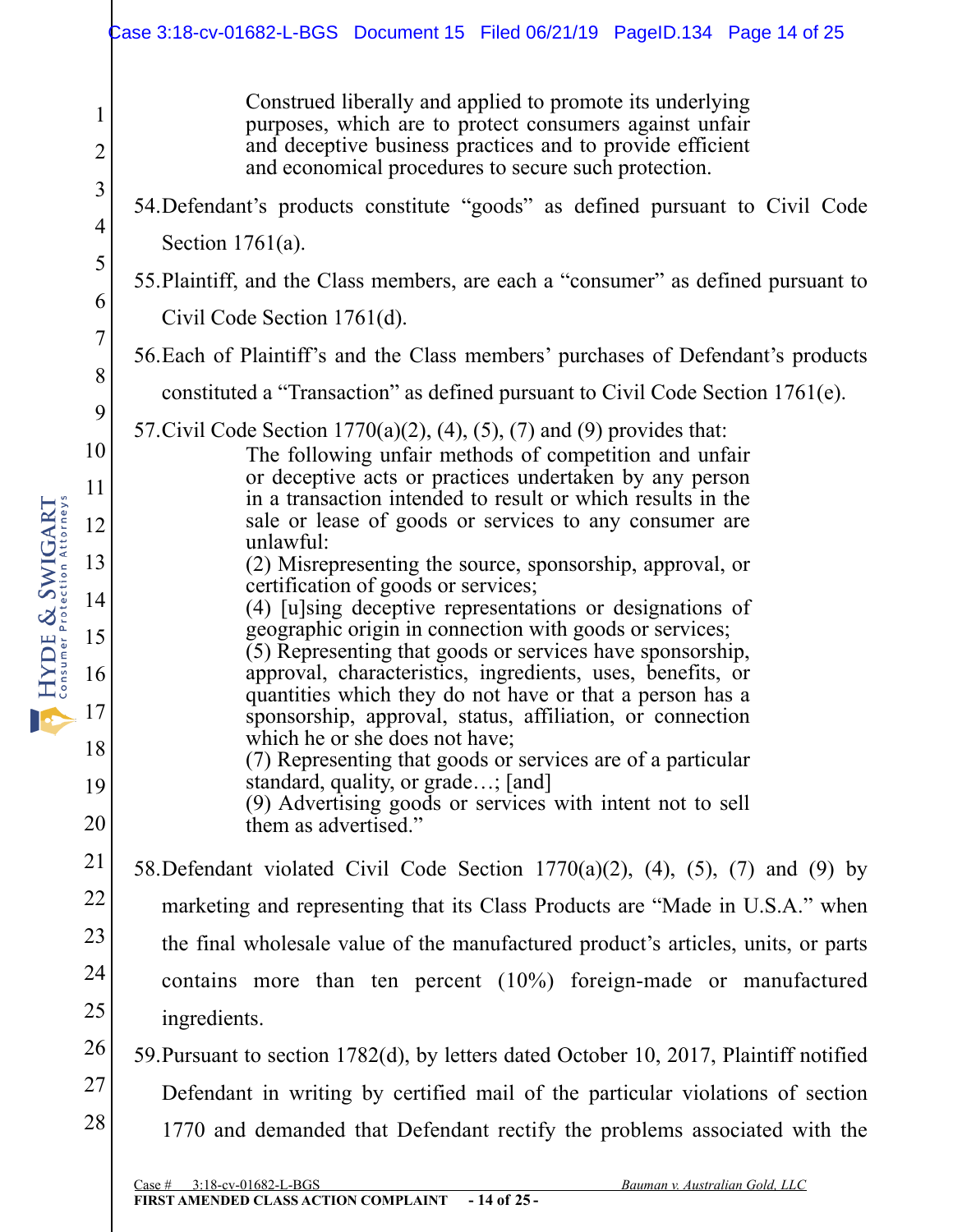actions detailed above and give notice to all affected consumers of Defendant's intent to so act.

- 3 4 5 6 60.It is alleged on information and belief that Defendant and/or Defendant's representatives received said letter in or around October 2017 because Defendant acknowledged its receipt in a separate letter dated November 22, 2017.
- 7 8 9 10 11 61.Defendant failed to rectify or agree to rectify the problems associated with the actions detailed above and give notice to all affected consumers within thirty days of the date of written notice pursuant to section 1782. Therefore, Plaintiff and the Class further seek actual, punitive, and statutory damages, as deemed appropriate.
	- 62.On information and belief, Defendant's violations of the CLRA set forth herein were done with awareness of the fact that the conduct alleged was wrongful and was motivated solely for Defendant's self-interest, monetary gain and increased profit. Plaintiff further alleges that Defendant committed these acts knowing the harm that would result to Plaintiff and Defendant, nonetheless, engaged in such unfair and deceptive conduct.
- 18 19 20 63.Plaintiff further alleges that Defendant committed these acts knowing the harm that would result to Plaintiff and Defendant engaged in such unfair and deceptive conduct notwithstanding such knowledge.
- 21 22 23 64.Plaintiff suffered an "injury in fact" because Plaintiff's money was taken by Defendant as a result of Defendant's false "Made in U.S.A." representations set forth on Defendant's actual products.
- 24 25 26 65.As a direct and proximate result of Defendant's violations of the CLRA, Plaintiff and members of the Class are entitled to a declaration that Defendant violated the Consumer Legal Remedies Act.
- 27 28 66.Plaintiff, on behalf of herself and the Class demand judgment against Defendant for damages, restitution, punitive damages, statutory damages, pre-

12

13

14

15

16

17

1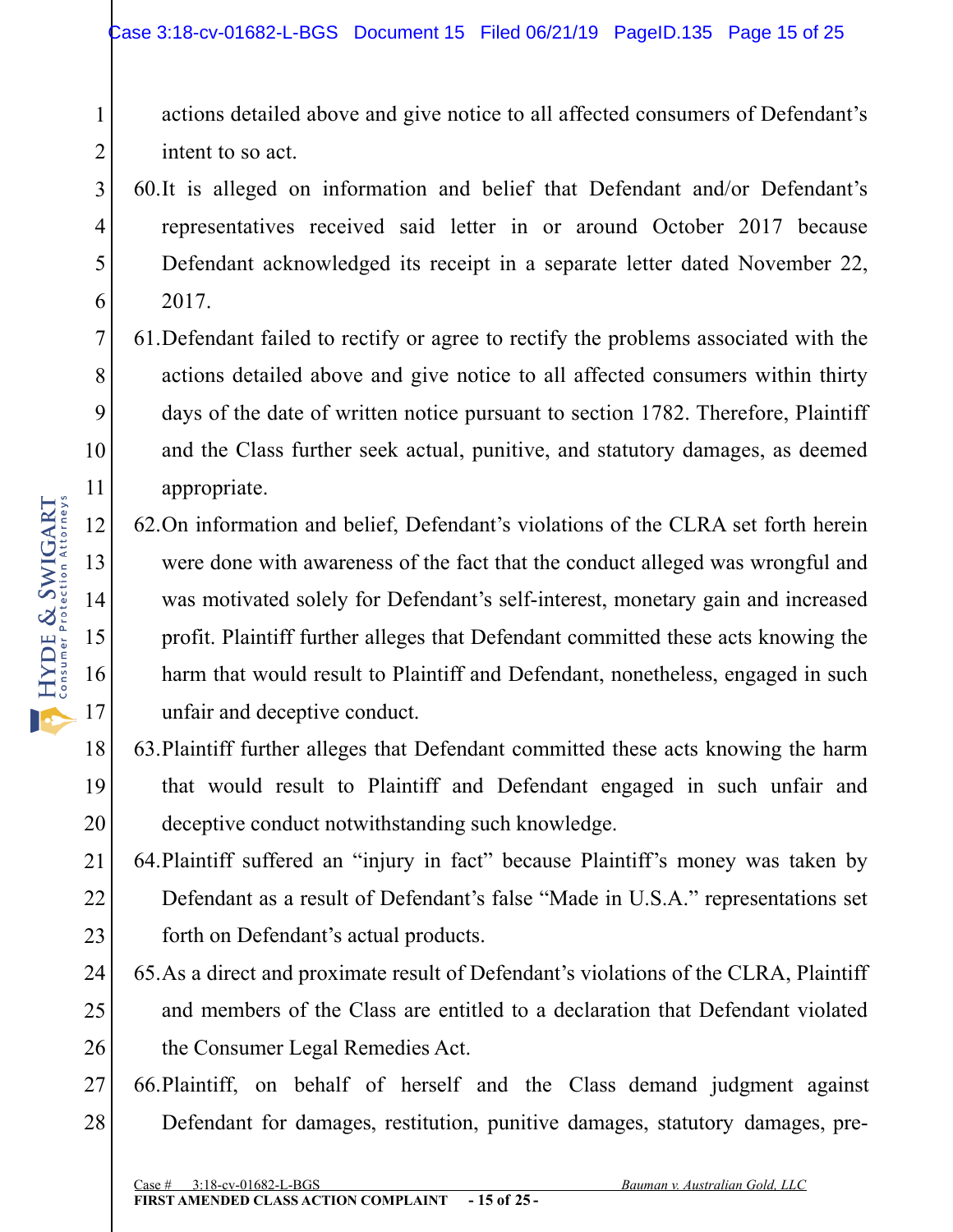and post-judgment interest, attorneys' fees, injunctive and declaratory relief prohibiting such conduct in the future, costs incurred in bringing this action, and any other relief as this Court deems just and proper.

- 67.Pursuant to section 1780(e) of the California Civil Code, Plaintiff and the Class make claims for damages and attorneys' fees and costs.
- 68.In prosecuting this action for the enforcement of important rights affecting the public interest, Plaintiff seeks the recovery of attorneys' fees, which is available to a prevailing plaintiff in class action cases such as this matter.

## **Second Cause Of Action**

## **Violation of Business & Professions Code**

## **Bus. & Prof. Code, Section 17533.7**

69.Plaintiff re-alleges and incorporates by reference all of the above paragraphs of

this Complaint as though fully stated herein.

70.Business & Professions Code § 17533.7 provides:

It is unlawful for any person, firm, corporation or association to sell or offer for sale in this State any merchandise on which merchandise or on its container there appears the words "Made in U.S.A.," "Made in America, "  $U.S.A.,$ " or similar words when the merchandise or any article, unit, or part thereof, has been entirely or substantially made, manufactured, or produced outside of the United States.

20 21 22 23 24 25 71.Defendant violated Bus. & Prof. Code § 17533.7 by selling and offering to sell products in the State of California with the "Made in U.S.A." country of origin designation as fully set forth herein. The Class Products at issue contain articles, units, or parts obtained from outside the United States, all of which constitute more than ten percent of the final wholesale value of the manufactured product in violation of California law.

26 27 28 72.On information and belief, Defendant's violations of Bus. & Prof. Code § 17533.7 as set forth herein were done with awareness of the fact that the conduct alleged was wrongful and was motivated solely for Defendant's self-interest,

1

2

3

4

5

6

7

8

9

10

11

12

13

14

15

16

17

18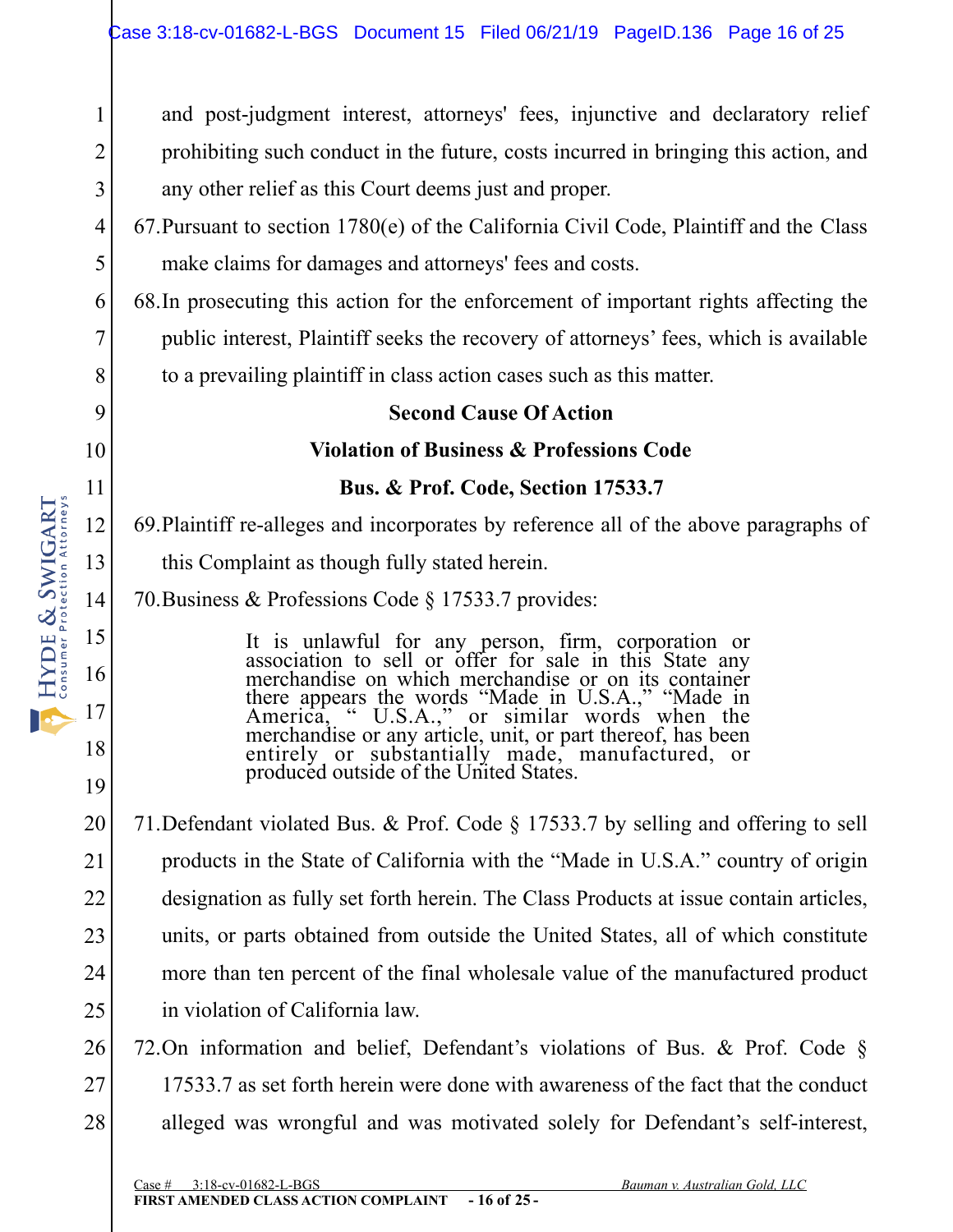monetary gain and increased profit. Plaintiff further alleges that Defendant committed these acts knowing the harm that would result to Plaintiff and Defendant engaged in such unfair and deceptive conduct notwithstanding such knowledge.

73.As a direct and proximate result of Defendant's violations of Bus. & Prof. Code § 17533.7, Plaintiff and the Class are entitled to restitution of excess monies paid to Defendant by Plaintiff and the Class relating to the false "Made in U.S.A." representations set forth on Defendant's actual products' labels and/or packaging used by Defendant to sell Defendant's products.

10 74.In prosecuting this action for the enforcement of important rights affecting the public interest, Plaintiff seeks the recovery of attorneys' fees, which is available to a prevailing plaintiff in class action cases such as this matter.

## **Third Cause Of Action**

## **Violation of Business & Professions Code**

## **Bus. & Prof. Code, Section 17200,** *et seq.*

75.Plaintiff re-alleges and incorporates by reference all of the above paragraphs of this Complaint as though fully stated herein.

18 19 20 21 76.Plaintiff and Defendants are each "person[s]" as defined by California Business & Professions Code § 17201. California Business & Professions Code § 17204 authorizes a private right of action on both an individual and representative basis.

22 23 24 25 26 27 28 77."Unfair competition" is defined by Business and Professions Code Section § 17200 as encompassing several types of business "wrongs," four of which are at issue here: (1) an "unlawful" business act or practice, (2) an "unfair" business act or practice, (3) a "fraudulent" business act or practice, and (4) "unfair, deceptive, untrue or misleading advertising." The definitions in § 17200 are drafted in the disjunctive, meaning that each of these "wrongs" operates independently from the others.

1

2

3

4

5

6

7

8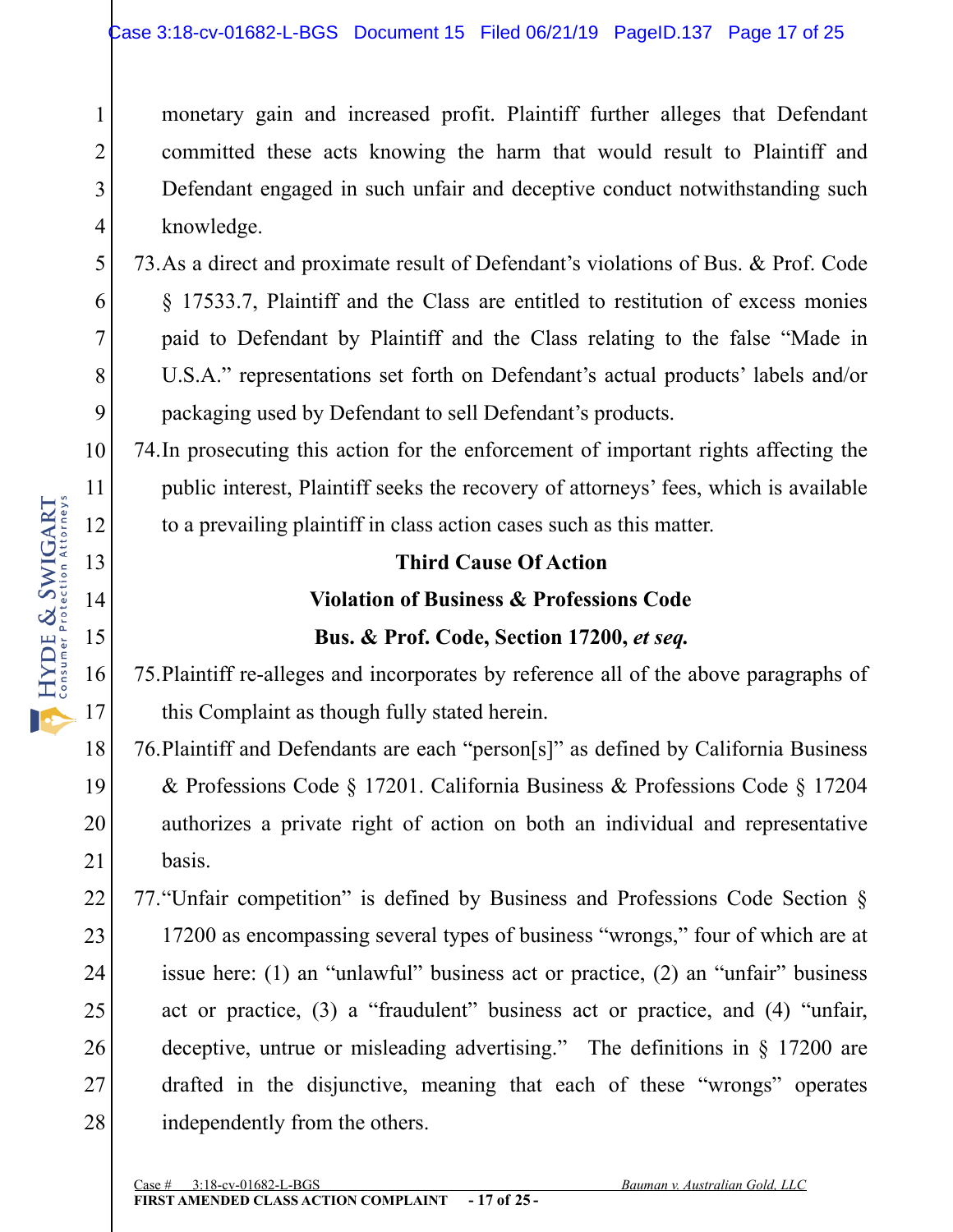78.By and through Defendant's conduct alleged in further detail above and herein, Defendant engaged in conduct which constitutes unlawful, unfair, and/or fraudulent business practices prohibited by Bus. & Prof. Code § 17200 *et seq.* 

## **A.** *"Unlawful" Prong*

79.Beginning at a date currently unknown through the time of this Complaint, Defendant committed acts of unfair competition, including those described above, by engaging in a pattern of "unlawful" business practices, within the meaning of Bus. & Prof. Code § 17200 et seq. by manufacturing, distributing, and/or marketing Defendant's Class Products with a false country of origin designation, in violation of California's CLRA, Civil Code § 1750, et seq., California's False Made In the U.S.A statute, Bus. & Prof. Code §§ 17533.7 by falsely representing that the products referenced herein are "Made in U.S.A." when Defendant's products are composed of articles, units, or parts obtained outside the United States which constitute more than ten percent (10%) of the final wholesale value of the manufactured product.

## **B.** *"Unfair" Prong*

80.Beginning at a date currently unknown and continuing up through the time of this Complaint, Defendant has committed acts of unfair competition that are prohibited by Bus. & Prof. Code section 17200 et seq. Defendant engaged in a pattern of "unfair" business practices that violate the wording and intent of the statutes by engaging conduct and practices that threaten an incipient violation of law/s or violate the policy or spirit of law/s by manufacturing, distributing, and/ or marketing Defendant's products with a false country of origin designation, of in violation of California's CLRA, Civil Code § 1750, et seq. and California's False Made In the U.S.A statute, Bus. & Prof. Code §§ 17533.7 by falsely representing that the products referenced herein are "Made in U.S.A." when Defendant's products are composed of articles, units, or parts obtained outside

1

2

3

4

5

6

7

8

9

18

19

20

21

22

23

24

25

26

27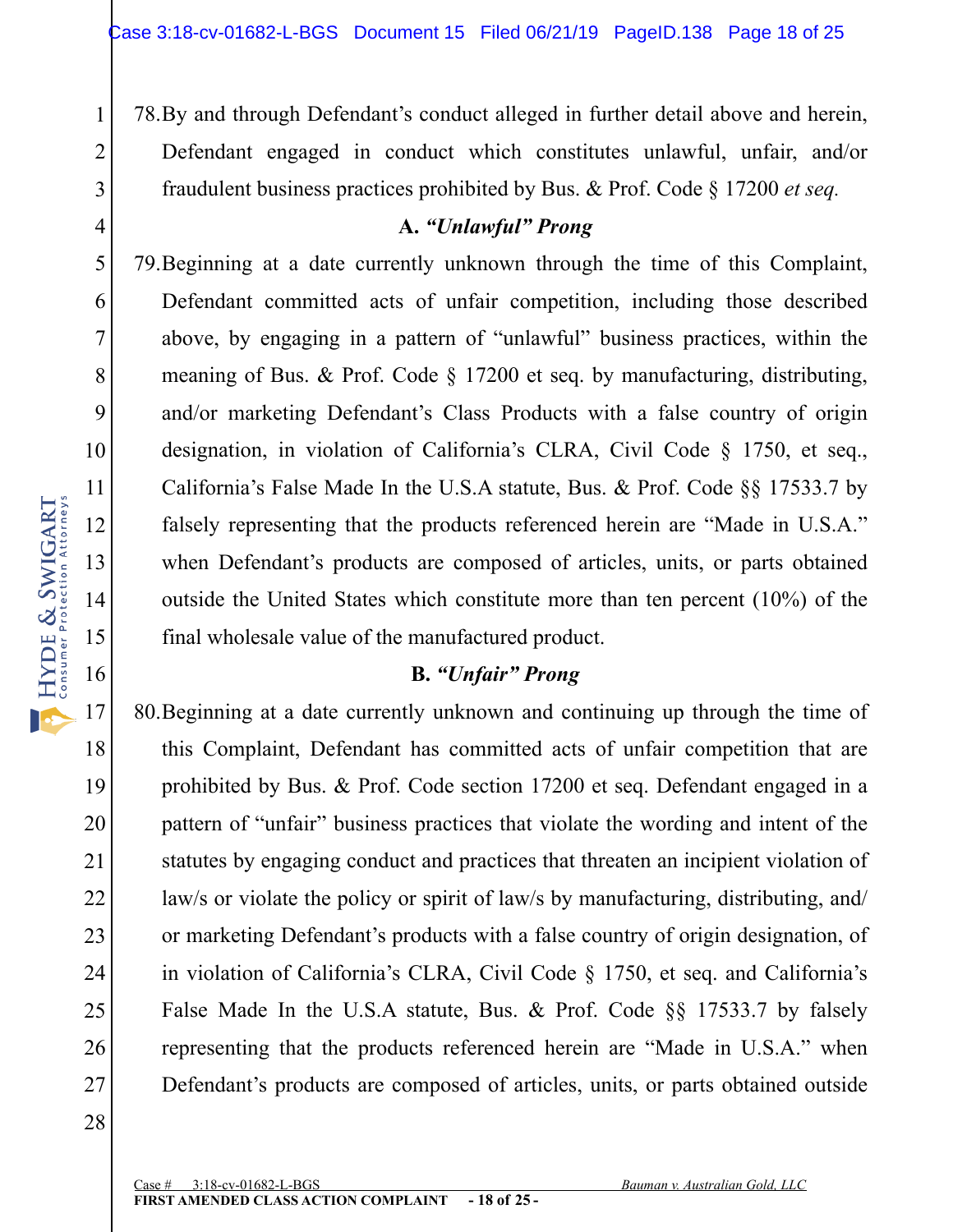the United States which constitute more than ten percent (10%) of the final wholesale value of the manufactured product.

3 4 5 6 7 8 9 10 11 12 13 14 81.Alternatively, Defendant engaged in a pattern of "unfair" business practices that violate the wording and intent of the above mentioned statute/s by engaging in practices that are immoral, unethical, oppressive or unscrupulous, the utility of such conduct, if any, being far outweighed by the harm done to consumers and against public policy by manufacturing, distributing, and/or marketing Defendant's Class Products with a false country of origin designation, in violation of California's CLRA, Civil Code § 1750, et seq. and California's False Made In the U.S.A statute, Bus. & Prof. Code §§ 17533.7 by falsely representing that the products referenced herein are "Made in U.S.A." when Defendant's products are composed of articles, units, or parts obtained outside the United States which constitute more than ten percent (10%) of the final wholesale value of the manufactured product.

82.Alternatively, Defendant engaged in a pattern of "unfair" business practices that violate the wording and intent of the above mentioned statute/s by engaging in practices, including manufacturing, distributing, marketing, and/or advertising Defendant's products with a false country of origin designation, wherein: (1) the injury to the consumer was substantial; (2) the injury was not outweighed by any countervailing benefits to consumers or competition; and (3) the injury was not of the kind that consumers themselves could not have reasonably avoided.

## **C.** *"Fraudulent" Prong*

23 24 25 26 27 28 83.Beginning at a date currently unknown and continuing up through the time of this Complaint, Defendant engaged in acts of unfair competition, including those described above and herein, prohibited and in violation of Bus. & Prof. Code § 17200 *et seq.*, by engaging in a pattern of "fraudulent" business practices within the meaning of Bus. & Prof. Code § 17200 *et seq.*, by manufacturing, distributing, and/or marketing Defendant's Class Products in violation of

15

16

17

18

19

20

21

22

1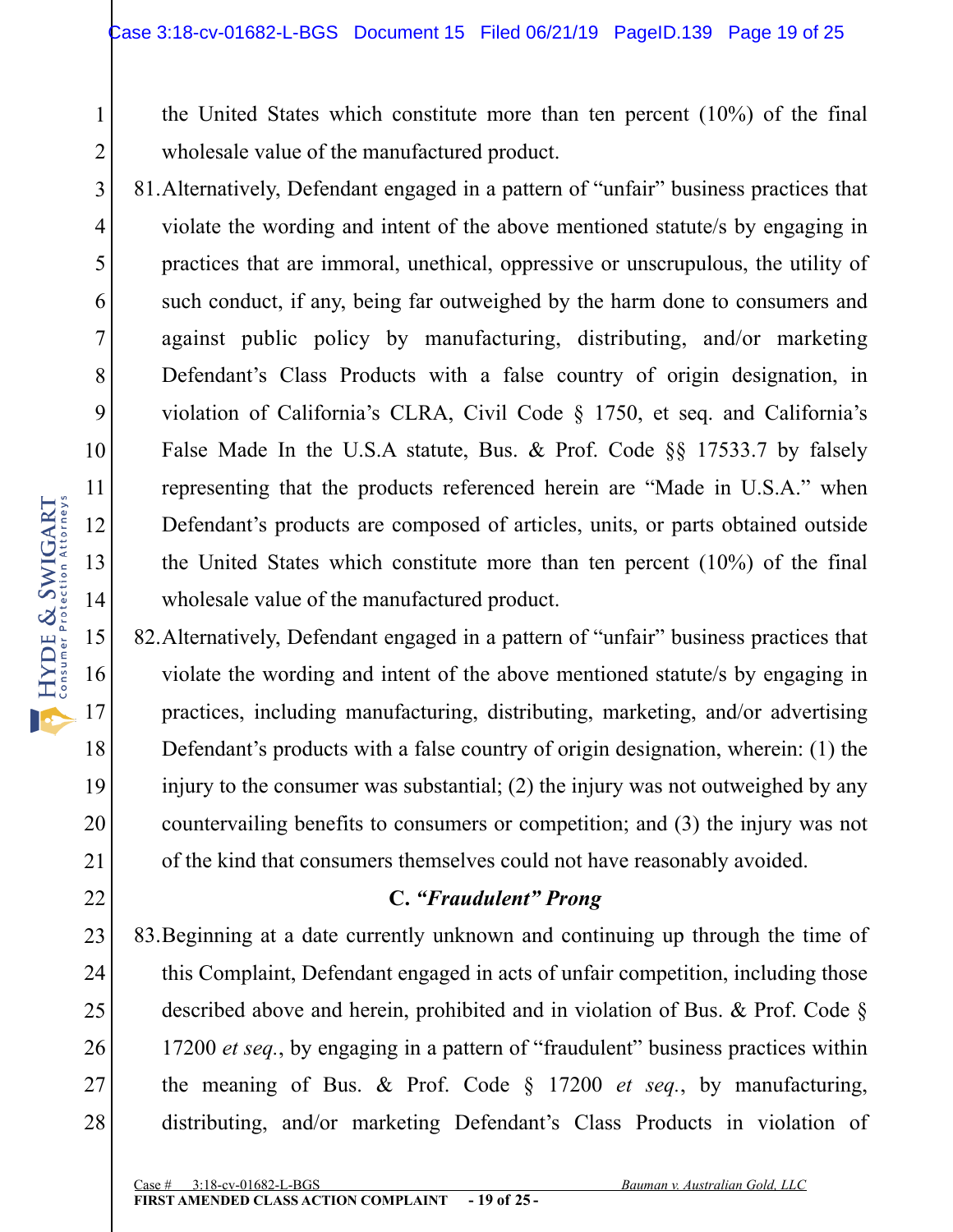California's CLRA, Civil Code § 1750, *et seq.* and California's False Made In the U.S.A statute, Bus. & Prof. Code §§ 17533.7 by falsely representing that the products referenced herein are "Made in U.S.A." when Defendant's products are composed of articles, units, or parts obtained outside the United States which constitute more than ten percent (10%) of the final wholesale value of the manufactured product.

84.Plaintiff reserves the right to allege further conduct that constitutes other fraudulent business acts or practices. Such conduct is ongoing and continues to this date.

# 10 11

12

13

14

**HYDE & SWIGART** 

15

16

17

18

19

1

2

3

4

5

6

7

8

9

## **D.** *"Unfair, Deceptive, Untrue or Misleading Advertising" Prong*

85.Defendant's advertising is unfair, deceptive, untrue or misleading in that consumers are led to believe that Defendant's Class Products are made in the U.S.A, when Defendant's products are composed of articles, units, or parts obtained outside the United States which constitute more than ten percent (10%) of the final wholesale value of the manufactured product.

86.Plaintiff, a reasonable consumer, and the public would likely be, and, in fact were, deceived and mislead by Defendant's advertising as they would, and did, interpret the representation in accord with its ordinary usage, that the products are actually made in the U.S.A.

20 21 22 23 87.Defendant's unlawful, unfair, and fraudulent business practices and unfair, deceptive, untrue or misleading advertising presents a continuing threat to the public in that Defendant continues to engage in unlawful conduct resulting in harm to consumers.

24 25 26 27 88.Defendant engaged in these unlawful, unfair, and fraudulent business practices motivated solely by Defendant's self-interest with the primary purpose of collecting unlawful and unauthorized monies from Plaintiff and all others similarly situated; thereby unjustly enriching Defendant.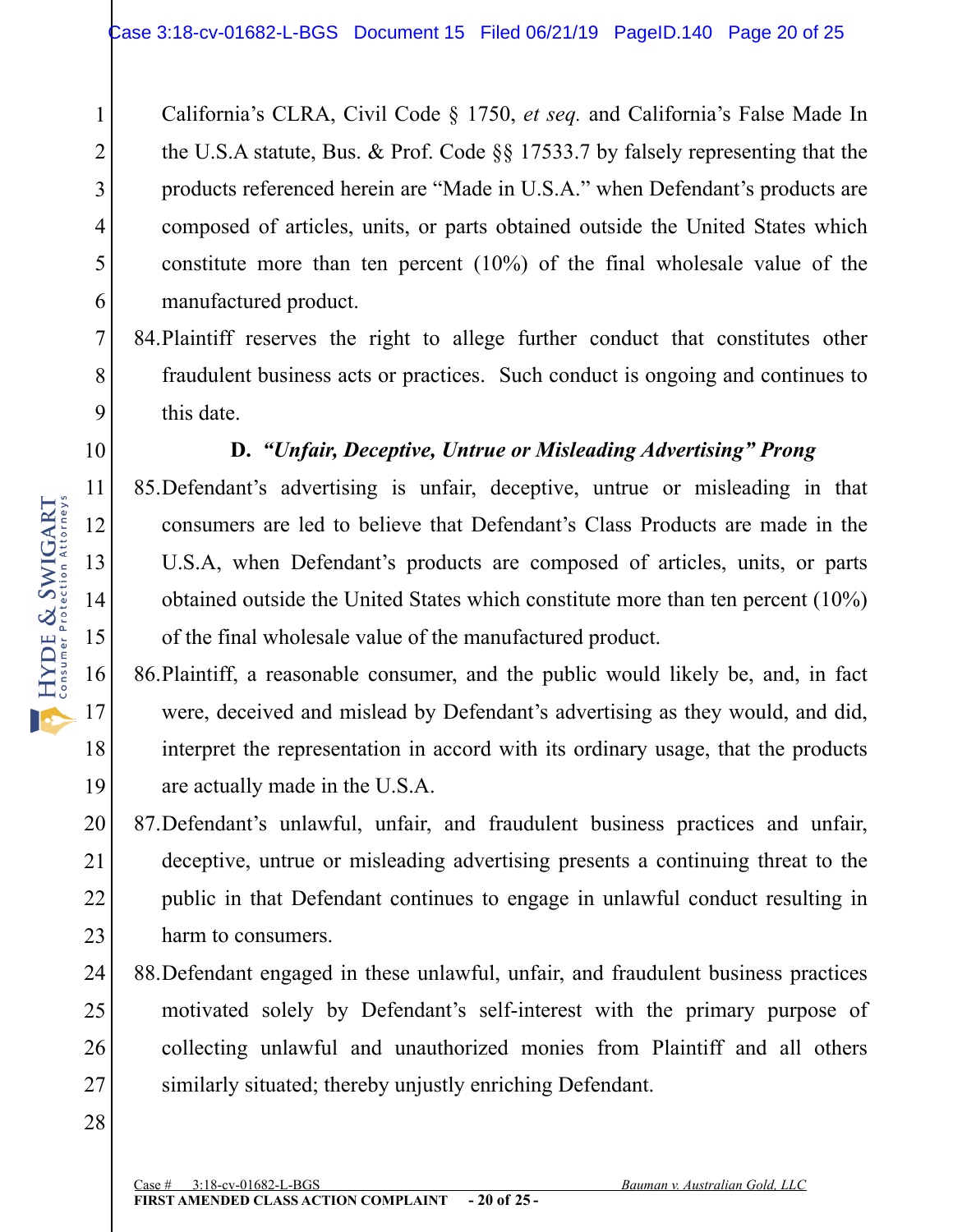89.Such acts and omissions by Defendant are unlawful and/or unfair and/or fraudulent and constitute a violation of Business & Professions Code section 17200 *et seq.* Plaintiff reserves the right to identify additional violations by Defendant as may be established through discovery.

- 90.As a direct and proximate result of the aforementioned acts and representations described above and herein, Defendant received and continues to receive unearned commercial benefits at the expense of their competitors and the public.
- 91.As a direct and proximate result of Defendant's unlawful, unfair and fraudulent conduct described herein, Defendant has been and will continue to be unjustly enriched by the receipt of ill-gotten gains from customers, including Plaintiff, who unwittingly provided money to Defendant based on Defendant's fraudulent representations.
- 92.Plaintiff suffered an "injury in fact" because Plaintiff's money was taken by Defendant as a result of Defendant's false representations set forth on the Defendant's Products.

93.In prosecuting this action for the enforcement of important rights affecting the public interest, Plaintiff seeks the recovery of attorneys' fees, which is available to a prevailing plaintiff in class action cases such as this matter.

# **Fourth Cause of Action for Negligent Misrepresentation**

21 22 94.Plaintiff repeats, re-alleges and incorporates by reference the above allegations as if fully stated herein.

23 24 25 26 27 28 95.At a date presently unknown to Plaintiff, but at least four years prior to the filing of this action, and as set forth above, Defendant represented to the public, including Plaintiff, by packaging and other means, that Defendant's Class Products are made in the U.S.A, when Defendant's products are composed of articles, units, or parts obtained outside the United States which constitute more than ten percent (10%) of the final wholesale value of the manufactured product.

1

2

3

4

5

6

7

8

9

10

18

19

20

3:18-cv-01682-L-BGS<br>MENDED CLASS ACTION COMPLAINT - 21 of 25 -<br> **FIRST AMENDED CLASS ACTION COMPLAINT**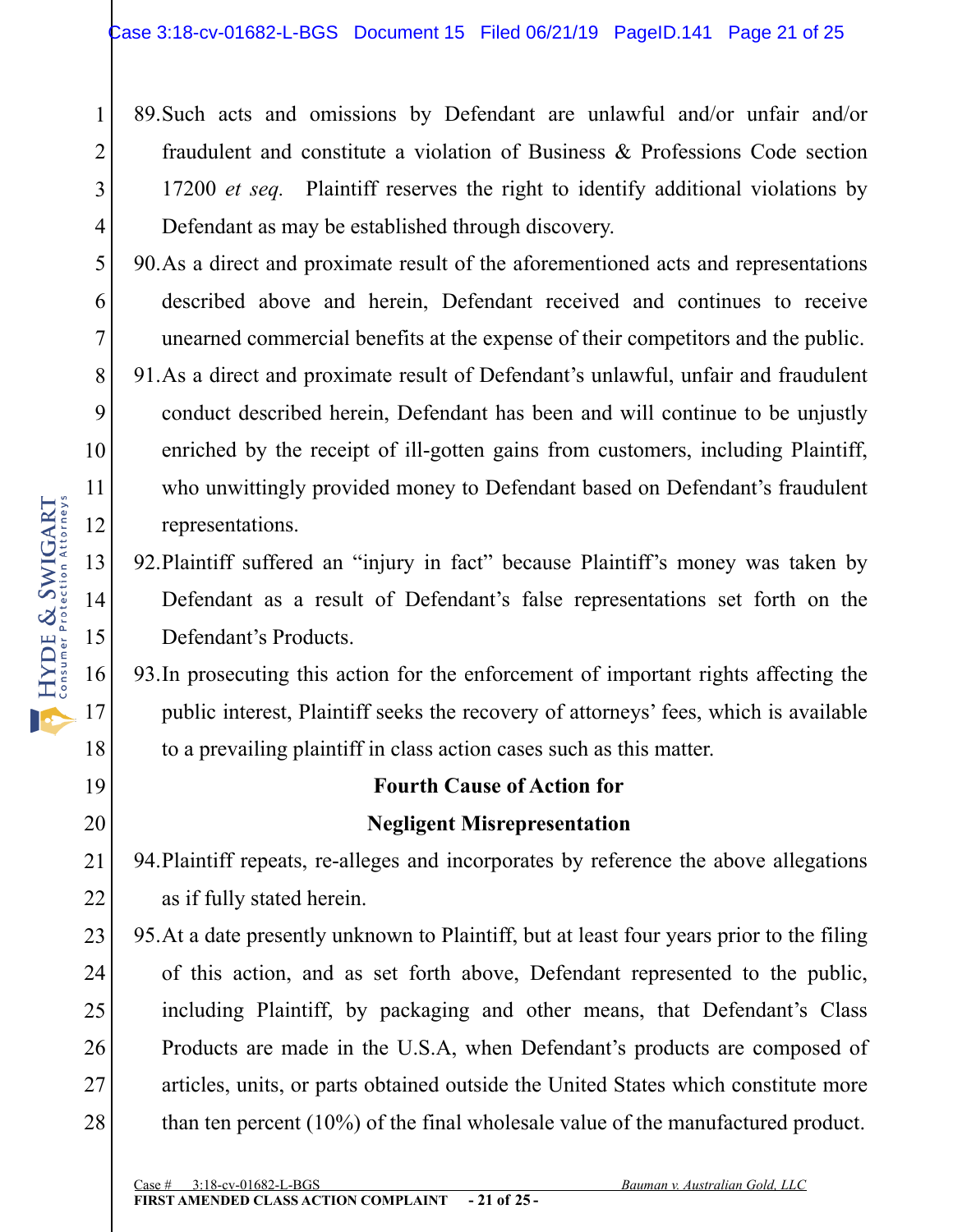- 96.Defendant made the representations herein alleged with the intention of inducing the public, including Plaintiff and putative class members, to purchase Defendant's Class Products.
- 4 5 6 97.Plaintiff and other similarly situated persons in California saw, believed, and relied upon Defendant's advertising representations and, in reliance on them, purchased the Class Products, as described herein.
- 7 8 9 98.At all times relevant, Defendant made the misrepresentations herein alleged when Defendant should have known these representations to be untrue, and had no reasonable basis for believing the representations to be true.

99.As a proximate result of Defendant's negligent misrepresentations, Plaintiff and other consumers similarly situated were induced to purchase, purchase more of, or pay more for Defendant's Class Products, due to the unlawful acts of Defendant, in an amount to be determined at trial, during the Class Period.

## **Fifth Cause of Action for**

## **Intentional Misrepresentation**

100.Plaintiff repeats, re-alleges and incorporates herein by reference the above allegations as if fully stated herein.

18 19 20 21 22 23 24 101.At a date presently unknown to Plaintiff, but at least three years prior to the filing of this action, and as set forth above, Defendant intentionally represented to the public, including Plaintiff, by promoting and other means, that Defendant's Class Products are made in the U.S.A, when Defendant's products are composed of articles, units, or parts obtained outside the United States which constitute more than ten percent (10%) of the final wholesale value of the manufactured product.

- 25 26 27 102.Defendant made the representations herein alleged with the intention of inducing the public, including Plaintiff, to purchase Defendant's Class Products for Defendant's own financial gain.
- 28

1

2

3

10

11

12

13

14

**HYDE & SWIGART** 

15

16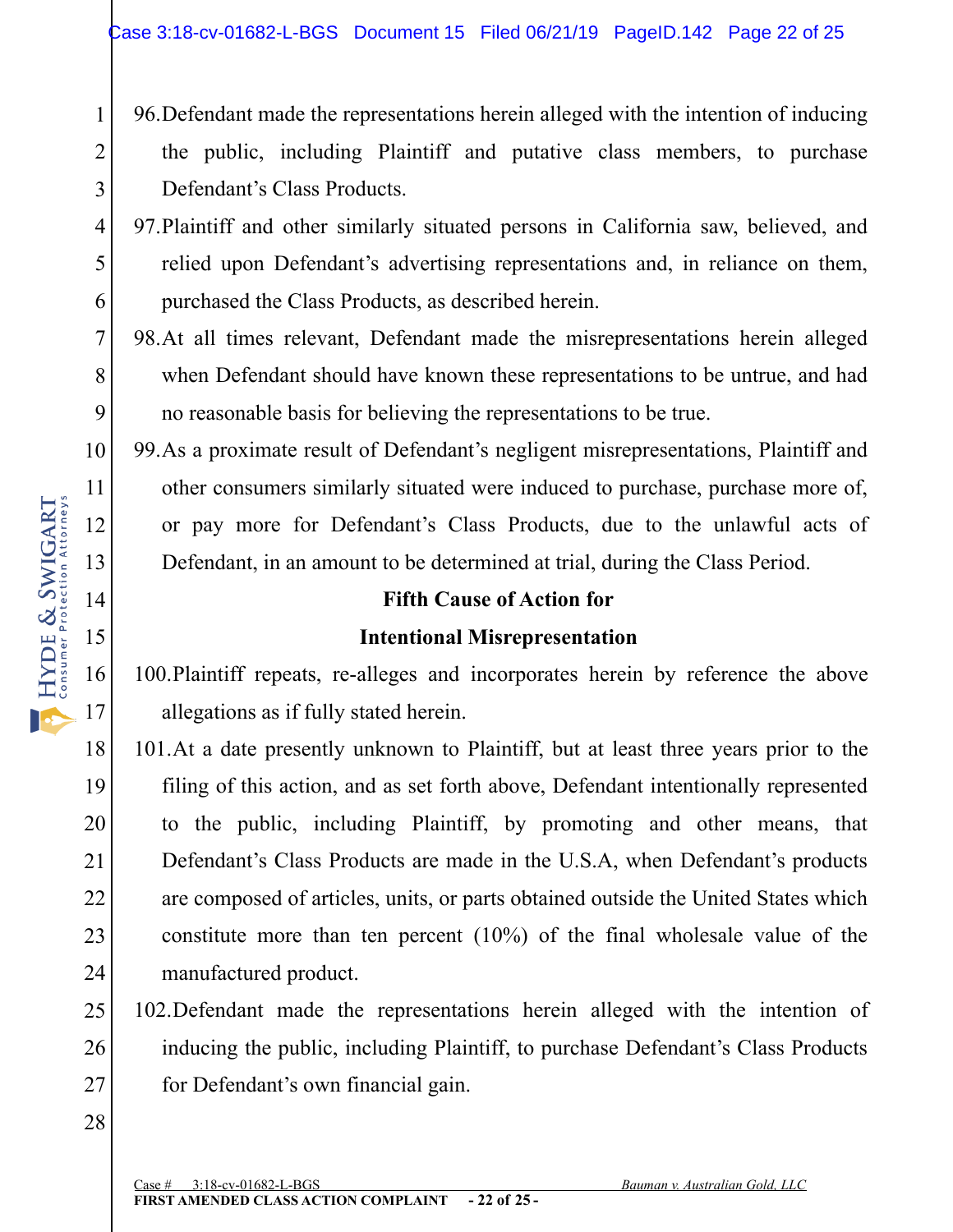- 103.Defendant intentionally made such misrepresentations by printing on the Class Products' labels that they were "Made in U.S.A."
- 104.The statement regarding Defendant's Class Products as being "Made in U.S.A" was misleading because Defendant's products are composed of articles, units, or parts obtained outside the United States which constitute more than ten percent (10%) of the final wholesale value of the manufactured product.
- 105.Plaintiff and other similarly situated persons in California saw, believed, and relied upon Defendant's advertising representations and, in reliance on such representations, purchased the Class Products, as described above.
- 10 12 106.At all times relevant, Defendant intentionally made the misrepresentations herein alleged, allowed the misrepresentations to continue to be made by its resellers and Defendant knew the representations to be false.
	- 107.As a proximate result of Defendant's intentional misrepresentations, Plaintiff and other consumers similarly situated were induced to spend an amount of money to be determined at trial on Defendant's misrepresented Products.
	- 108.Defendant knew that its Class Products were composed of articles, units, or parts obtained outside the United States which constituted more than ten percent (10%) of the final wholesale value of the manufactured product, but nevertheless made the representations described herein with the intention that consumers rely on Defendant's representations.

21 22 23 109.Defendant also knew that retailers were advertising its Class Products as "Made in U.S.A.," as Defendant designed, manufactured, and affixed the product labeling to its Class Products before supplying the products to retailers.

24 25 26 27 110.Plaintiff and other consumers similarly situated, in purchasing and using the Class Products as herein alleged, did rely on Defendant's representations, including the representations on Defendant's Class Products' labels, all to their damage and/or detriment as herein alleged.

**HYDE & SWIGART** 

1

2

3

4

5

6

7

8

9

11

13

14

15

16

17

18

19

20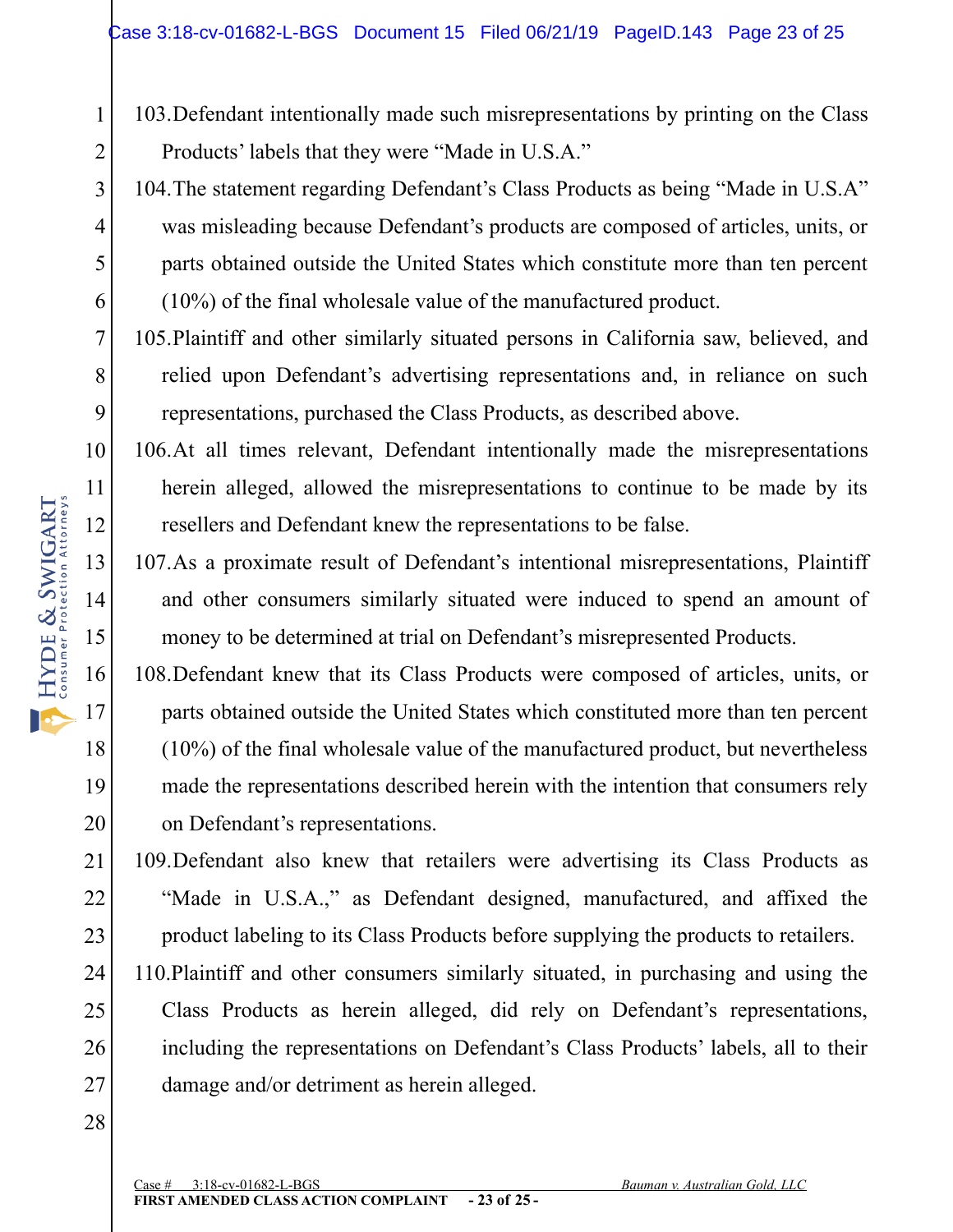- 111.Plaintiff alleges the "who, what, when, where, and how" of the alleged deception by Defendant as follows:
	- The "who" is Defendant;

1

2

3

4

5

6

7

8

9

10

11

12

13

14

HYDE & SWIGART

15

16

17

18

19

20

21

22

23

24

25

26

- The "what" is representation that Defendant's Class Products are "Made in U.S.A.";
- The "when" is the date Plaintiff purchased the product and the Class Period of four years prior to the filing of the Complaint;
- The "where" is in Defendant's product labeling; and
- The "how" is the allegation that Defendant did not disclose that its Class Products are in fact foreign-made and/or composed of component parts manufactured and/or grown outside of the United States.
- By engaging in the acts described above, Defendant is guilty of malice, oppression, and fraud, and each Plaintiff is therefore entitled to recover exemplary or punitive damages.

## **Prayer For Relief**

**WHEREFORE**, Plaintiff respectfully requests the Court grant Plaintiff and the Class members the following relief against Defendant:

- That the Court determine that this action may be maintained as a Class Action by certifying this case as a Class Action;
- That the Court certify Plaintiff to serve as the Class representative in this matter;
- That Defendant's wrongful conduct alleged herein be adjudged and decreed to violate the consumer protection statutory claims asserted herein;
- That Plaintiff and each of the other members of the Class recover the amounts by which Defendant has been unjustly enriched;
- That Defendant be enjoined from continuing the wrongful conduct alleged herein and required to comply with all applicable laws;

28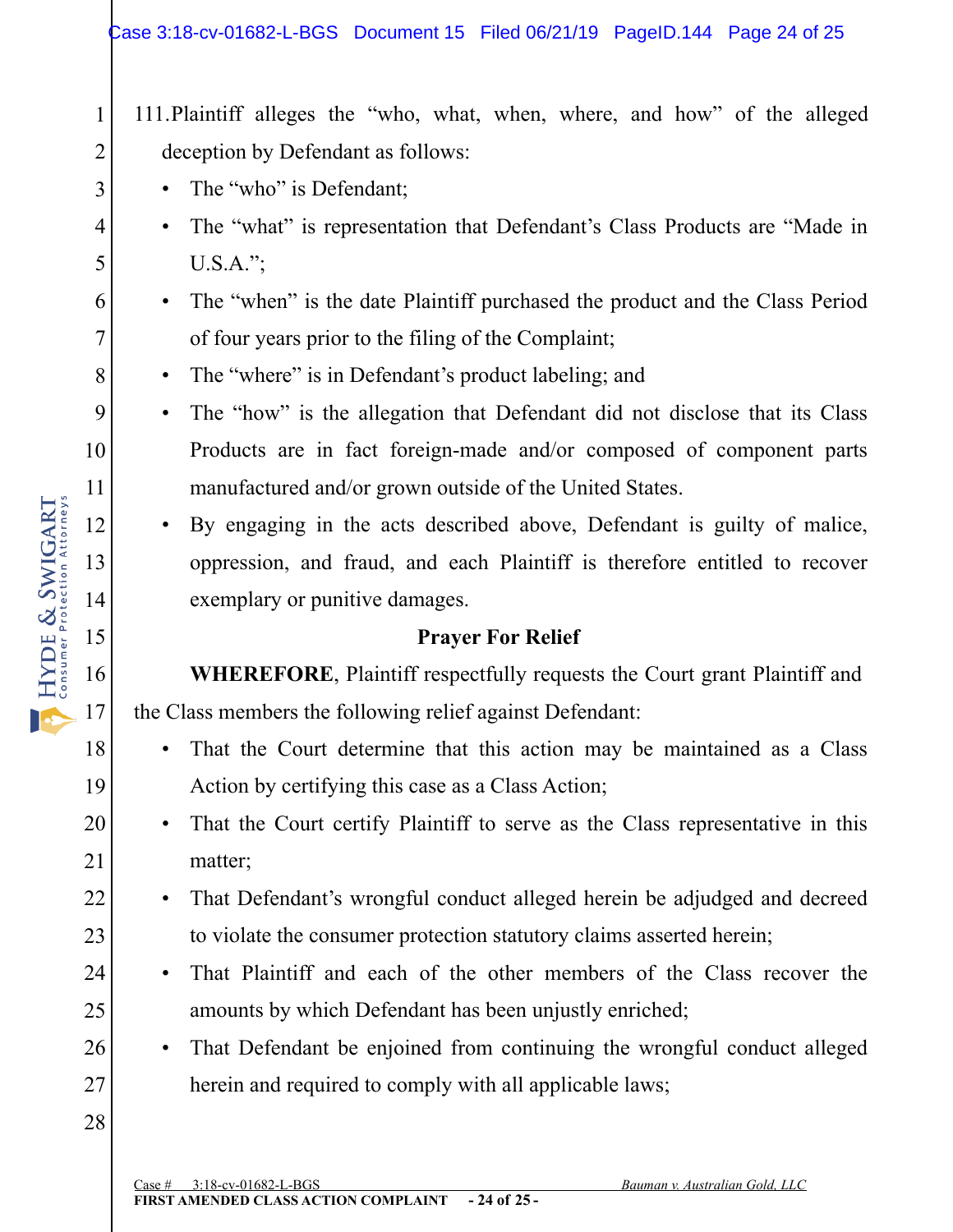| • That Plaintiff and each of the other members of the class recover their costs |
|---------------------------------------------------------------------------------|
| of suit, including reasonable attorneys' fees and expenses as provided by law;  |
| and                                                                             |

• That Plaintiff and the members of the Class be granted any other relief the Court may deem just and proper.

## **TRIAL BY JURY**

 Pursuant to the Seventh Amendment to the Constitution of the United States of America, Plaintiff is entitled to, and demands, a trial by jury.

10

## Date: June 21, 2019 **Hyde & Swigart, APC**

 By: /s/ Joshua B. Swigart Joshua B. Swigart, Esq. Attorney For Plaintiff

# **KAZEROUNI LAW GROUP, APC**

16 17 18 19 20 21 22 23 24 25 26 27 28 Abbas Kazerounian, Esq. (249203) ak@kazlg.com 245 Fischer Avenue, Unit D1 Costa Mesa, CA 92626 Telephone: (800) 400-6808 Facsimile: (800) 520-5523

**HYDE & SWIGART** 12 13 14 15

1

2

3

4

5

6

7

8

9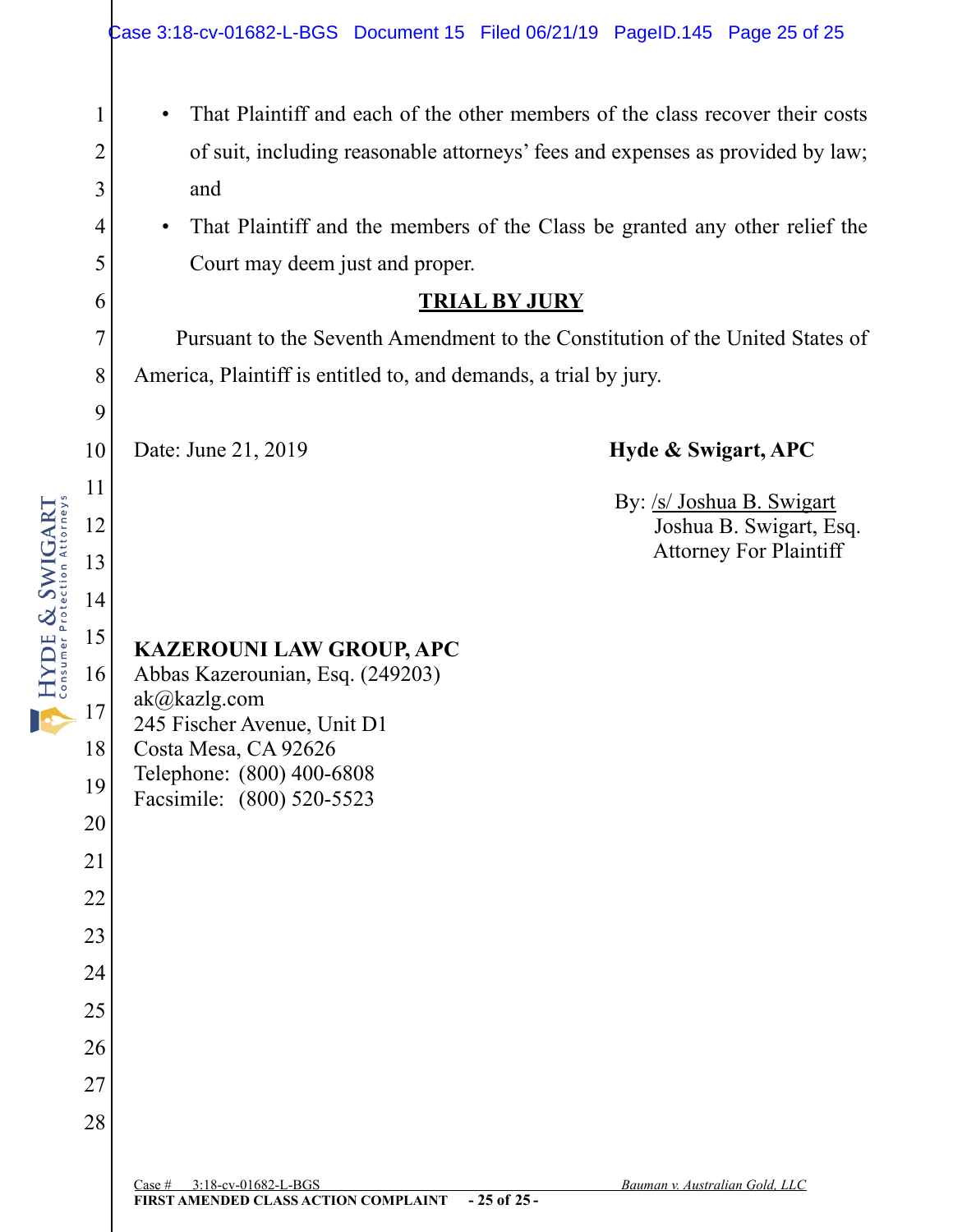#### JS 44 (Rev. 12/12<sup>C</sup>ase 3:18-cv-01682-L-BGS Pocument 35-t RFiled 06/21/19 PageID.146 Page 1 of 2

The JS 44 civil cover sheet and the information contained herein neither replace nor supplement the filing and service of pleadings or other papers as required by law, except as provided by local rules of court. This form,

| purpose of initiating the civil docket sheet. (BEE INSTRUCTIONS ON NEAT FAGE OF THIS FORM.)<br>I. (a) PLAINTIFFS<br>Stephanie Bauman, Individually and on behalf of all others similarly                                                                                                                                                                                      |                                                                                                                                                                                                                                                                                                                                                                                                                                                                                                                                                                                                                                                                                                                                                                                                                                                                                                                                                                                                                                                                                                                                                                                                                                                                                                                                                       |                                                         |                                                     | <b>DEFENDANTS</b><br>Australian Gold, LLC                                                                                                                                  |                                                                                                                                                                                                                                                                                                                                                                                                         |                                                                                                                                                                                                                                                                        |
|-------------------------------------------------------------------------------------------------------------------------------------------------------------------------------------------------------------------------------------------------------------------------------------------------------------------------------------------------------------------------------|-------------------------------------------------------------------------------------------------------------------------------------------------------------------------------------------------------------------------------------------------------------------------------------------------------------------------------------------------------------------------------------------------------------------------------------------------------------------------------------------------------------------------------------------------------------------------------------------------------------------------------------------------------------------------------------------------------------------------------------------------------------------------------------------------------------------------------------------------------------------------------------------------------------------------------------------------------------------------------------------------------------------------------------------------------------------------------------------------------------------------------------------------------------------------------------------------------------------------------------------------------------------------------------------------------------------------------------------------------|---------------------------------------------------------|-----------------------------------------------------|----------------------------------------------------------------------------------------------------------------------------------------------------------------------------|---------------------------------------------------------------------------------------------------------------------------------------------------------------------------------------------------------------------------------------------------------------------------------------------------------------------------------------------------------------------------------------------------------|------------------------------------------------------------------------------------------------------------------------------------------------------------------------------------------------------------------------------------------------------------------------|
| situated                                                                                                                                                                                                                                                                                                                                                                      |                                                                                                                                                                                                                                                                                                                                                                                                                                                                                                                                                                                                                                                                                                                                                                                                                                                                                                                                                                                                                                                                                                                                                                                                                                                                                                                                                       |                                                         |                                                     |                                                                                                                                                                            |                                                                                                                                                                                                                                                                                                                                                                                                         |                                                                                                                                                                                                                                                                        |
| (b) County of Residence of First Listed Plaintiff                                                                                                                                                                                                                                                                                                                             | (EXCEPT IN U.S. PLAINTIFF CASES)                                                                                                                                                                                                                                                                                                                                                                                                                                                                                                                                                                                                                                                                                                                                                                                                                                                                                                                                                                                                                                                                                                                                                                                                                                                                                                                      | San Diego                                               |                                                     | County of Residence of First Listed Defendant<br>(IN U.S. PLAINTIFF CASES ONLY)<br>IN LAND CONDEMNATION CASES, USE THE LOCATION OF<br>NOTE:<br>THE TRACT OF LAND INVOLVED. |                                                                                                                                                                                                                                                                                                                                                                                                         |                                                                                                                                                                                                                                                                        |
| (c) Attorneys (Firm Name, Address, and Telephone Number)<br>Yana A. Hart, Esq. Hyde & Swigart 619-233-7770<br>2221 Camino Del Rio S., Ste. 101, San Diego, CA 92108                                                                                                                                                                                                           |                                                                                                                                                                                                                                                                                                                                                                                                                                                                                                                                                                                                                                                                                                                                                                                                                                                                                                                                                                                                                                                                                                                                                                                                                                                                                                                                                       |                                                         |                                                     | Attorneys (If Known)                                                                                                                                                       |                                                                                                                                                                                                                                                                                                                                                                                                         |                                                                                                                                                                                                                                                                        |
| <b>II. BASIS OF JURISDICTION</b> (Place an "X" in One Box Only)                                                                                                                                                                                                                                                                                                               |                                                                                                                                                                                                                                                                                                                                                                                                                                                                                                                                                                                                                                                                                                                                                                                                                                                                                                                                                                                                                                                                                                                                                                                                                                                                                                                                                       |                                                         |                                                     |                                                                                                                                                                            |                                                                                                                                                                                                                                                                                                                                                                                                         | <b>III. CITIZENSHIP OF PRINCIPAL PARTIES</b> (Place an "X" in One Box for Plaintiff                                                                                                                                                                                    |
| 1 U.S. Government<br>Plaintiff                                                                                                                                                                                                                                                                                                                                                | 3 Federal Question<br>(U.S. Government Not a Party)                                                                                                                                                                                                                                                                                                                                                                                                                                                                                                                                                                                                                                                                                                                                                                                                                                                                                                                                                                                                                                                                                                                                                                                                                                                                                                   |                                                         | (For Diversity Cases Only)<br>Citizen of This State | <b>PTF</b><br><b>DEF</b><br>$\Box$ 1<br>$\Box$ 1<br>Incorporated or Principal Place<br>of Business In This State                                                           | and One Box for Defendant)<br><b>PTF</b><br>DEF<br>$\Box$ 4<br>$\Box$ 4                                                                                                                                                                                                                                                                                                                                 |                                                                                                                                                                                                                                                                        |
| $\Box$ 2 U.S. Government<br>Defendant                                                                                                                                                                                                                                                                                                                                         | $\Box$ 4 Diversity<br>(Indicate Citizenship of Parties in Item III)                                                                                                                                                                                                                                                                                                                                                                                                                                                                                                                                                                                                                                                                                                                                                                                                                                                                                                                                                                                                                                                                                                                                                                                                                                                                                   |                                                         | Citizen of Another State                            | 1 2 Incorporated and Principal Place<br>$\Box$ 2<br>of Business In Another State                                                                                           | $\square$ 5<br>$\Box$ 5                                                                                                                                                                                                                                                                                                                                                                                 |                                                                                                                                                                                                                                                                        |
|                                                                                                                                                                                                                                                                                                                                                                               |                                                                                                                                                                                                                                                                                                                                                                                                                                                                                                                                                                                                                                                                                                                                                                                                                                                                                                                                                                                                                                                                                                                                                                                                                                                                                                                                                       |                                                         |                                                     | Citizen or Subject of a<br>Foreign Country                                                                                                                                 | <b>1</b> 3 Foreign Nation<br>$\Box$ 3                                                                                                                                                                                                                                                                                                                                                                   | $\Box$ 6<br>$\Box$ 6                                                                                                                                                                                                                                                   |
| <b>IV. NATURE OF SUIT</b> (Place an "X" in One Box Only)<br><b>CONTRACT</b>                                                                                                                                                                                                                                                                                                   |                                                                                                                                                                                                                                                                                                                                                                                                                                                                                                                                                                                                                                                                                                                                                                                                                                                                                                                                                                                                                                                                                                                                                                                                                                                                                                                                                       | <b>TORTS</b>                                            |                                                     | <b>FORFEITURE/PENALTY</b>                                                                                                                                                  | <b>BANKRUPTCY</b>                                                                                                                                                                                                                                                                                                                                                                                       | <b>OTHER STATUTES</b>                                                                                                                                                                                                                                                  |
| $\Box$ 110 Insurance<br>$\Box$ 120 Marine<br>$\Box$ 130 Miller Act<br>$\Box$ 140 Negotiable Instrument<br>150 Recovery of Overpayment<br>& Enforcement of Judgment<br>151 Medicare Act<br>□ 152 Recovery of Defaulted<br><b>Student Loans</b><br>(Excludes Veterans)<br>153 Recovery of Overpayment<br>of Veteran's Benefits<br>160 Stockholders' Suits<br>190 Other Contract | PERSONAL INJURY<br>PERSONAL INJURY<br>$\Box$ 310 Airplane<br>365 Personal Injury -<br>315 Airplane Product<br>Product Liability<br>Liability<br>367 Health Care/<br>□ 320 Assault, Libel &<br>Pharmaceutical<br>Slander<br>Personal Injury<br>□ 330 Federal Employers'<br>Product Liability<br>Liability<br>368 Asbestos Personal<br>340 Marine<br><b>Injury Product</b><br>345 Marine Product<br>Liability<br>PERSONAL PROPERTY<br>Liability<br>350 Motor Vehicle<br>370 Other Fraud<br>355 Motor Vehicle<br>$\Box$ 371 Truth in Lending<br>380 Other Personal<br><b>Product Liability</b><br>360 Other Personal<br><b>Property Damage</b><br>385 Property Damage<br>Injury<br>$\Box$ 362 Personal Injury -<br>Product Liability<br>Medical Malpractice<br><b>CIVIL RIGHTS</b><br><b>PRISONER PETITIONS</b><br>$\overline{\Box}$ 440 Other Civil Rights<br><b>Habeas Corpus:</b><br>$\Box$ 441 Voting<br>1463 Alien Detainee<br>$\Box$ 442 Employment<br>$\Box$ 510 Motions to Vacate<br>$\Box$ 443 Housing/<br>Sentence<br>530 General<br>Accommodations<br>$\Box$ 445 Amer. w/Disabilities -<br>535 Death Penalty<br>Employment<br>Other:<br>$\Box$ 446 Amer. w/Disabilities -<br>$\Box$ 540 Mandamus & Other<br>Other<br>$\Box$ 550 Civil Rights<br>448 Education<br>555 Prison Condition<br>560 Civil Detainee -<br>Conditions of<br>Confinement |                                                         |                                                     | 5 625 Drug Related Seizure<br>of Property 21 USC 881<br>$\Box$ 690 Other<br><b>LABOR</b><br>710 Fair Labor Standards<br>Act<br>720 Labor/Management<br>Relations           | $\Box$ 422 Appeal 28 USC 158<br>1 423 Withdrawal<br>28 USC 157<br>$\Box$ 410 Antitrust<br><b>PROPERTY RIGHTS</b><br>$\Box$ 450 Commerce<br>$\Box$ 820 Copyrights<br>$\Box$ 460 Deportation<br>30 Patent<br>□ 840 Trademark<br>490 Cable/Sat TV<br><b>SOCIAL SECURITY</b><br>$\Box$ 861 HIA (1395ff)<br>$\Box$ 862 Black Lung (923)<br>Exchange<br>$\Box$ 863 DIWC/DIWW (405(g))<br>□ 864 SSID Title XVI | 375 False Claims Act<br>1 400 State Reapportionment<br>$\Box$ 430 Banks and Banking<br>1 470 Racketeer Influenced and<br><b>Corrupt Organizations</b><br>1 480 Consumer Credit<br>50 Securities/Commodities/<br>890 Other Statutory Actions<br>□ 891 Agricultural Acts |
| 195 Contract Product Liability<br>$\Box$ 196 Franchise                                                                                                                                                                                                                                                                                                                        |                                                                                                                                                                                                                                                                                                                                                                                                                                                                                                                                                                                                                                                                                                                                                                                                                                                                                                                                                                                                                                                                                                                                                                                                                                                                                                                                                       |                                                         |                                                     | $\Box$ 740 Railway Labor Act<br>$\Box$ 751 Family and Medical<br>Leave Act<br>790 Other Labor Litigation                                                                   | $\Box$ 865 RSI (405(g))                                                                                                                                                                                                                                                                                                                                                                                 | 5 893 Environmental Matters<br>$\Box$ 895 Freedom of Information<br>Act<br>$\Box$ 896 Arbitration                                                                                                                                                                      |
| <b>REAL PROPERTY</b><br>210 Land Condemnation<br>220 Foreclosure<br>□ 230 Rent Lease & Ejectment<br>240 Torts to Land<br>245 Tort Product Liability<br>□ 290 All Other Real Property                                                                                                                                                                                          |                                                                                                                                                                                                                                                                                                                                                                                                                                                                                                                                                                                                                                                                                                                                                                                                                                                                                                                                                                                                                                                                                                                                                                                                                                                                                                                                                       |                                                         |                                                     | 791 Employee Retirement<br>Income Security Act<br><b>IMMIGRATION</b>                                                                                                       | <b>FEDERAL TAX SUITS</b><br>□ 870 Taxes (U.S. Plaintiff<br>or Defendant)<br>□ 871 IRS-Third Party<br>26 USC 7609                                                                                                                                                                                                                                                                                        | □ 899 Administrative Procedure<br>Act/Review or Appeal of<br><b>Agency Decision</b><br>$\Box$ 950 Constitutionality of<br><b>State Statutes</b>                                                                                                                        |
|                                                                                                                                                                                                                                                                                                                                                                               |                                                                                                                                                                                                                                                                                                                                                                                                                                                                                                                                                                                                                                                                                                                                                                                                                                                                                                                                                                                                                                                                                                                                                                                                                                                                                                                                                       |                                                         |                                                     | $\Box$ 462 Naturalization Application<br>$\Box$ 465 Other Immigration<br>Actions                                                                                           |                                                                                                                                                                                                                                                                                                                                                                                                         |                                                                                                                                                                                                                                                                        |
| V. ORIGIN (Place an "X" in One Box Only)<br>$\boxtimes$ 1 Original<br>Proceeding                                                                                                                                                                                                                                                                                              | $\Box$ 2 Removed from<br>$\Box$ 3<br>State Court                                                                                                                                                                                                                                                                                                                                                                                                                                                                                                                                                                                                                                                                                                                                                                                                                                                                                                                                                                                                                                                                                                                                                                                                                                                                                                      | Remanded from<br>Appellate Court                        | $\Box$ 4 Reinstated or                              | $\Box$ 5 Transferred from<br>Reopened<br>(specify)                                                                                                                         | $\Box$ 6 Multidistrict<br><b>Another District</b><br>Litigation                                                                                                                                                                                                                                                                                                                                         |                                                                                                                                                                                                                                                                        |
| VI. CAUSE OF ACTION                                                                                                                                                                                                                                                                                                                                                           | Brief description of cause:                                                                                                                                                                                                                                                                                                                                                                                                                                                                                                                                                                                                                                                                                                                                                                                                                                                                                                                                                                                                                                                                                                                                                                                                                                                                                                                           |                                                         |                                                     | Cite the U.S. Civil Statute under which you are filing (Do not cite jurisdictional statutes unless diversity):                                                             | Defendant violated the Consumer Legal Remedies Act and California Business & Professions Code                                                                                                                                                                                                                                                                                                           | Cal. Civ. Code §§ 1750, et seq.; Cal. Bus. & Prof. §§ 17533.7; Cal. Bus. & Prof. §§ 17200; Neg. Misrep.; Int. Misre                                                                                                                                                    |
| VII. REQUESTED IN<br><b>COMPLAINT:</b>                                                                                                                                                                                                                                                                                                                                        | ⊠<br>UNDER RULE 23, F.R.Cv.P.                                                                                                                                                                                                                                                                                                                                                                                                                                                                                                                                                                                                                                                                                                                                                                                                                                                                                                                                                                                                                                                                                                                                                                                                                                                                                                                         | CHECK IF THIS IS A CLASS ACTION                         |                                                     | <b>DEMAND</b> \$<br>75,000.00                                                                                                                                              | <b>JURY DEMAND:</b>                                                                                                                                                                                                                                                                                                                                                                                     | CHECK YES only if demanded in complaint:<br>$\times$ Yes<br>$\Box$ No                                                                                                                                                                                                  |
| VIII. RELATED CASE(S)<br>IF ANY                                                                                                                                                                                                                                                                                                                                               | (See instructions):                                                                                                                                                                                                                                                                                                                                                                                                                                                                                                                                                                                                                                                                                                                                                                                                                                                                                                                                                                                                                                                                                                                                                                                                                                                                                                                                   | <b>JUDGE</b>                                            |                                                     |                                                                                                                                                                            | DOCKET NUMBER                                                                                                                                                                                                                                                                                                                                                                                           |                                                                                                                                                                                                                                                                        |
| <b>DATE</b><br>06/21/2019                                                                                                                                                                                                                                                                                                                                                     |                                                                                                                                                                                                                                                                                                                                                                                                                                                                                                                                                                                                                                                                                                                                                                                                                                                                                                                                                                                                                                                                                                                                                                                                                                                                                                                                                       | SIGNATURE OF ATTORNEY OF RECORD<br>s/ Joshua B. Swigart |                                                     |                                                                                                                                                                            |                                                                                                                                                                                                                                                                                                                                                                                                         |                                                                                                                                                                                                                                                                        |
| <b>FOR OFFICE USE ONLY</b><br><b>RECEIPT#</b>                                                                                                                                                                                                                                                                                                                                 | <b>AMOUNT</b>                                                                                                                                                                                                                                                                                                                                                                                                                                                                                                                                                                                                                                                                                                                                                                                                                                                                                                                                                                                                                                                                                                                                                                                                                                                                                                                                         | <b>APPLYING IFP</b>                                     |                                                     | <b>JUDGE</b>                                                                                                                                                               | MAG. JUDGE                                                                                                                                                                                                                                                                                                                                                                                              |                                                                                                                                                                                                                                                                        |
| <b>Print</b>                                                                                                                                                                                                                                                                                                                                                                  | Save As                                                                                                                                                                                                                                                                                                                                                                                                                                                                                                                                                                                                                                                                                                                                                                                                                                                                                                                                                                                                                                                                                                                                                                                                                                                                                                                                               |                                                         |                                                     |                                                                                                                                                                            |                                                                                                                                                                                                                                                                                                                                                                                                         | <b>Reset</b>                                                                                                                                                                                                                                                           |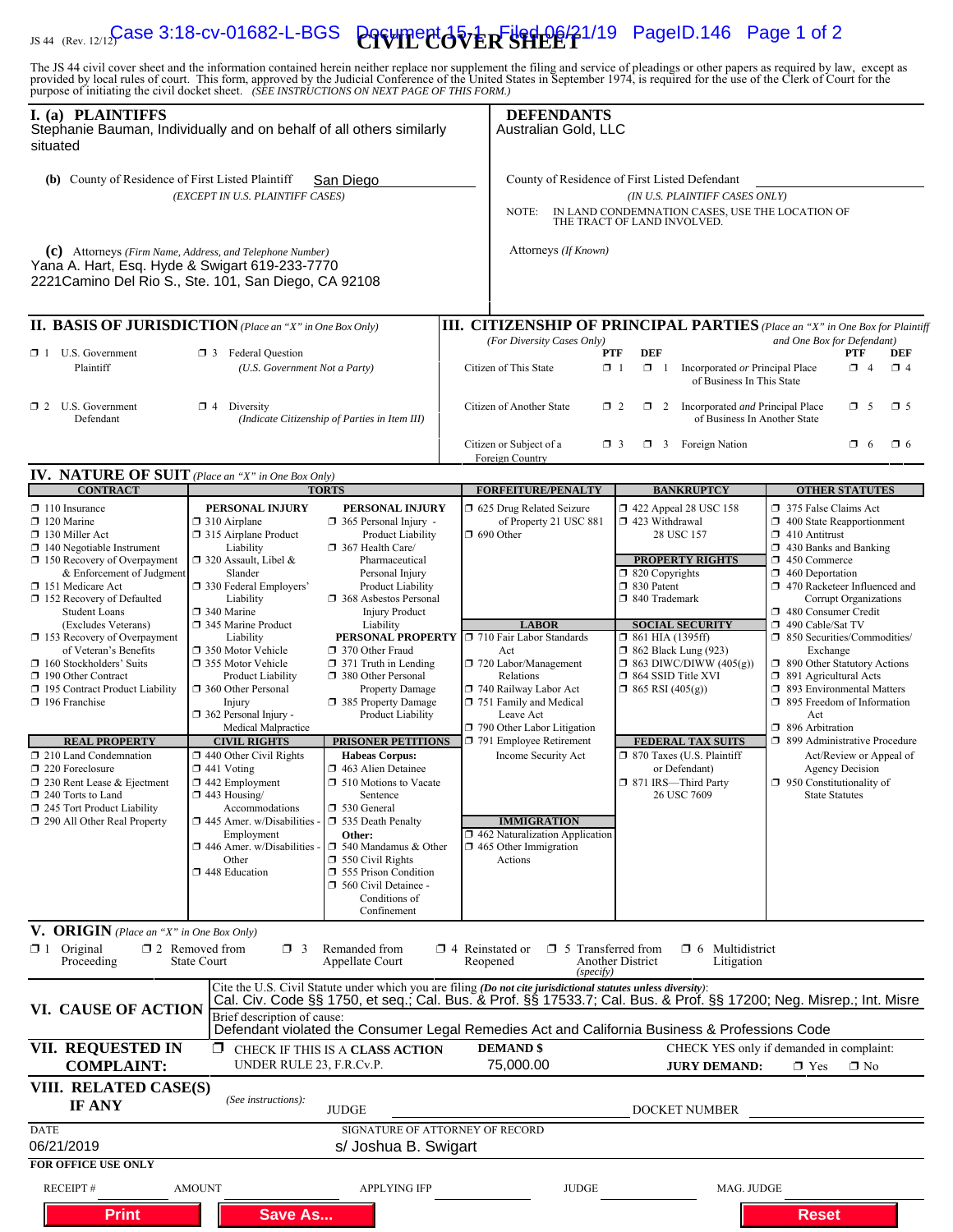#### **INSTRUCTIONS FOR ATTORNEYS COMPLETING CIVIL COVER SHEET FORM JS 44**

Authority For Civil Cover Sheet

The JS 44 civil cover sheet and the information contained herein neither replaces nor supplements the filings and service of pleading or other papers as required by law, except as provided by local rules of court. This form, approved by the Judicial Conference of the United States in September 1974, is required for the use of the Clerk of Court for the purpose of initiating the civil docket sheet. Consequently, a civil cover sheet is submitted to the Clerk of Court for each civil complaint filed. The attorney filing a case should complete the form as follows:

- **I.(a) Plaintiffs-Defendants.** Enter names (last, first, middle initial) of plaintiff and defendant. If the plaintiff or defendant is a government agency, use only the full name or standard abbreviations. If the plaintiff or defendant is an official within a government agency, identify first the agency and then the official, giving both name and title.
- **(b) County of Residence.** For each civil case filed, except U.S. plaintiff cases, enter the name of the county where the first listed plaintiff resides at the time of filing. In U.S. plaintiff cases, enter the name of the county in which the first listed defendant resides at the time of filing. (NOTE: In land condemnation cases, the county of residence of the "defendant" is the location of the tract of land involved.)
- **(c) Attorneys.** Enter the firm name, address, telephone number, and attorney of record. If there are several attorneys, list them on an attachment, noting in this section "(see attachment)".

**II. Jurisdiction.** The basis of jurisdiction is set forth under Rule 8(a), F.R.Cv.P., which requires that jurisdictions be shown in pleadings. Place an "X" in one of the boxes. If there is more than one basis of jurisdiction, precedence is given in the order shown below. United States plaintiff. (1) Jurisdiction based on 28 U.S.C. 1345 and 1348. Suits by agencies and officers of the United States are included here. United States defendant. (2) When the plaintiff is suing the United States, its officers or agencies, place an "X" in this box. Federal question. (3) This refers to suits under 28 U.S.C. 1331, where jurisdiction arises under the Constitution of the United States, an amendment to the Constitution, an act of Congress or a treaty of the United States. In cases where the U.S. is a party, the U.S. plaintiff or defendant code takes

precedence, and box 1 or 2 should be marked.

Diversity of citizenship. (4) This refers to suits under 28 U.S.C. 1332, where parties are citizens of different states. When Box 4 is checked, the citizenship of the different parties must be checked**.** (See Section III below**; NOTE: federal question actions take precedence over diversity cases.**)

- **III. Residence (citizenship) of Principal Parties.** This section of the JS 44 is to be completed if diversity of citizenship was indicated above. Mark this section for each principal party.
- **IV. Nature of Suit.** Place an "X" in the appropriate box. If the nature of suit cannot be determined, be sure the cause of action, in Section VI below, is sufficient to enable the deputy clerk or the statistical clerk(s) in the Administrative Office to determine the nature of suit. If the cause fits more than one nature of suit, select the most definitive.
- **V. Origin.** Place an "X" in one of the six boxes.

Original Proceedings. (1) Cases which originate in the United States district courts.

Removed from State Court. (2) Proceedings initiated in state courts may be removed to the district courts under Title 28 U.S.C., Section 1441. When the petition for removal is granted, check this box.

Remanded from Appellate Court. (3) Check this box for cases remanded to the district court for further action. Use the date of remand as the filing date.

Reinstated or Reopened. (4) Check this box for cases reinstated or reopened in the district court. Use the reopening date as the filing date. Transferred from Another District. (5) For cases transferred under Title 28 U.S.C. Section 1404(a). Do not use this for within district transfers or multidistrict litigation transfers.

Multidistrict Litigation. (6) Check this box when a multidistrict case is transferred into the district under authority of Title 28 U.S.C. Section 1407. When this box is checked, do not check (5) above.

- **VI. Cause of Action.** Report the civil statute directly related to the cause of action and give a brief description of the cause. **Do not cite jurisdictional statutes unless diversity.** Example: U.S. Civil Statute: 47 USC 553 Brief Description: Unauthorized reception of cable service
- **VII. Requested in Complaint.** Class Action. Place an "X" in this box if you are filing a class action under Rule 23, F.R.Cv.P. Demand. In this space enter the actual dollar amount being demanded or indicate other demand, such as a preliminary injunction. Jury Demand. Check the appropriate box to indicate whether or not a jury is being demanded.
- **VIII. Related Cases.** This section of the JS 44 is used to reference related pending cases, if any. If there are related pending cases, insert the docket numbers and the corresponding judge names for such cases.

**Date and Attorney Signature.** Date and sign the civil cover sheet.